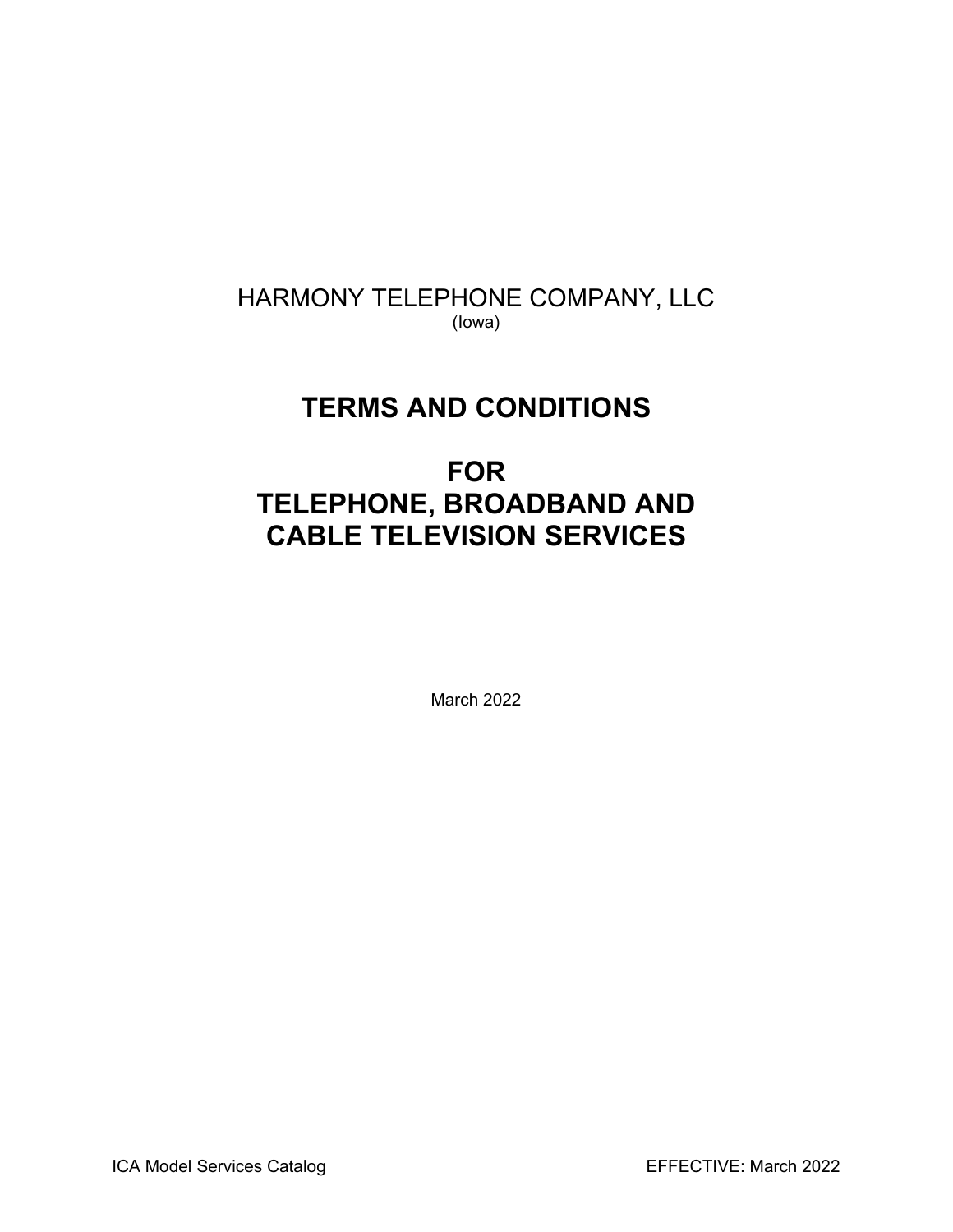# **IDENTIFICATION OF SERVICES INCLUDED**

- PART 1 General Terms and Conditions and Table of Contents
- PART 2 Telephone Service
- PART 3 Broadband Service
- PART 4 Cable Television Service
- PART 5 Service Price List

These terms and conditions govern services provided by Harmony Telephone Company, LLC hereinafter referred to as the Company. They include one or more types of services as specified below by the Company\*.

- $X$  Telephone Services, including local service, toll service and special access or private line as described in Part 2.
- $X$  Broadband Internet Access Services as described in Part 3.
- $X$  Cable Television Services including Basic and other packages as described in Part 4.
	- \* Company has specified the applicable Parts for services it provides.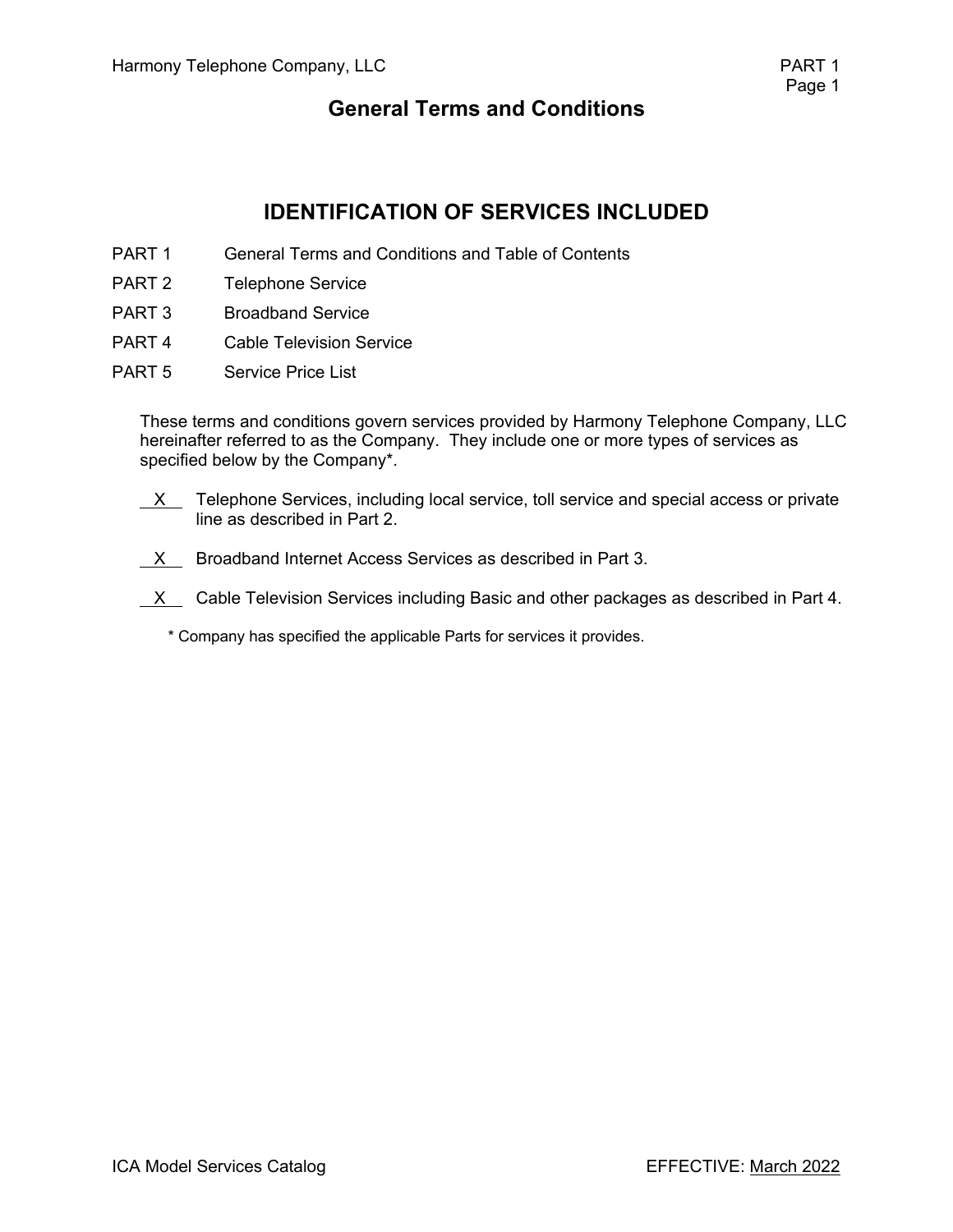# **TABLE OF CONTENTS**

# **Part 1 -- General Terms and Conditions**

| 1.1  |                                                                                                                                                                                                                                                                                                                   |
|------|-------------------------------------------------------------------------------------------------------------------------------------------------------------------------------------------------------------------------------------------------------------------------------------------------------------------|
| 1.2  | 1. Availability of Facilities<br>2. Allowance for Failure of Service<br>3. Transmitting Messages - Security<br>4. Use of Connecting Company Facilities<br>5. Defacement of Property<br>6. Limitation of Liability                                                                                                 |
| 1.3. | 1. Establishment of Credit<br>2. Amount of Deposits<br>3. Deposits and Collection Practices.<br>4. Deposit Refunds<br>5. Criteria for Procurement of Deposits                                                                                                                                                     |
| 1.4. | 1. Application for Service<br>2. Access Rights<br>3. Safe Working Environment<br>4. Alterations<br>5. Maintenance and Repairs<br>6. Unusual Installation Costs<br>7. Construction Charges<br>8. Installation and Service Charges<br>9. Minimum Contract Period                                                    |
| 1.5. | Network Connections and Use of Service and FacilitiesPart 1, p.12<br>1. Demarcation Point.<br>2. Use of Customer Service<br>3. Connection of Customer Premise Equipment and Wiring                                                                                                                                |
| 1.6. | 1. Payment for Service<br>2. Application of Residence and Business Rates<br>3. Taxes or Fees Billed to Customers<br>4. Service Check – Customer Premise Equipment and Wiring and Repairs<br>5. Late Payment Charges<br>6. Returned Check Charge<br>7. Service Charge for Reconnection<br>8. Adjustment of Charges |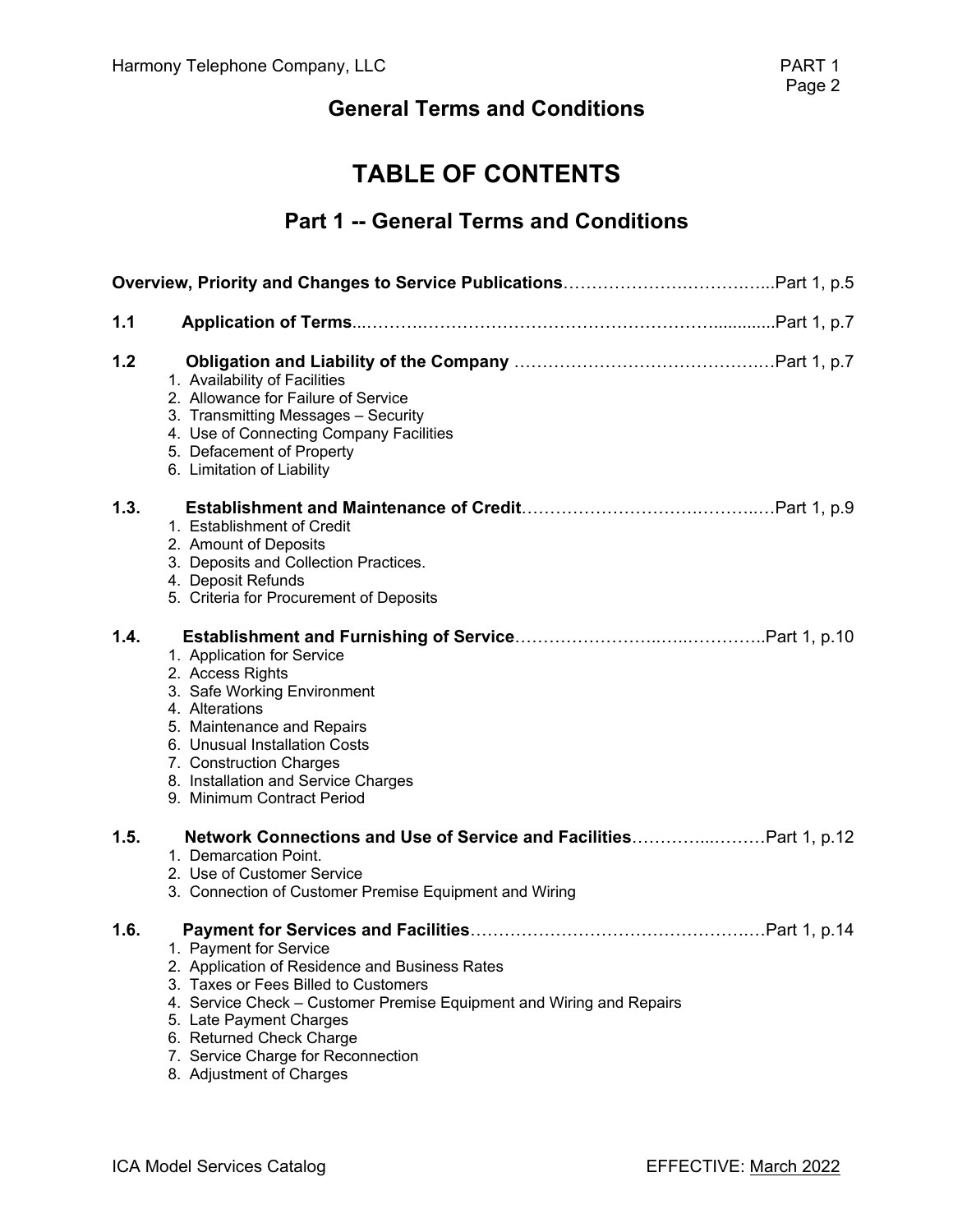| 1. Termination or Suspension<br>2. Notice of Disconnection |
|------------------------------------------------------------|
|                                                            |

# **Part 2 – Telephone Service**

| 2.1 | 1. General Information<br>2. Services<br>3. Local Calling Area                                                                                                                                                                                        |  |
|-----|-------------------------------------------------------------------------------------------------------------------------------------------------------------------------------------------------------------------------------------------------------|--|
| 2.2 |                                                                                                                                                                                                                                                       |  |
| 2.3 | 1. Telephone Numbers<br>2. Telephone Directories<br>3. Directory Listings                                                                                                                                                                             |  |
| 2.4 | 1. Local Operator Services<br>2. Local Directory Assistance<br>3. Toll Blocking Service<br>4. Information Service Access Blocking<br>5. Billed Number Screening Service                                                                               |  |
| 2.5 | 1. Foreign Exchange Service<br>2. Off Premise Extensions<br>3. Emergency Number Service (911, E911 and NG911)<br>4. Other Service Offerings<br>5. Lifeline Assistance<br>6. Link-Up Connection Program (** if applicable)<br>7. Long Distance Service |  |

# **Part 3 – Broadband Service**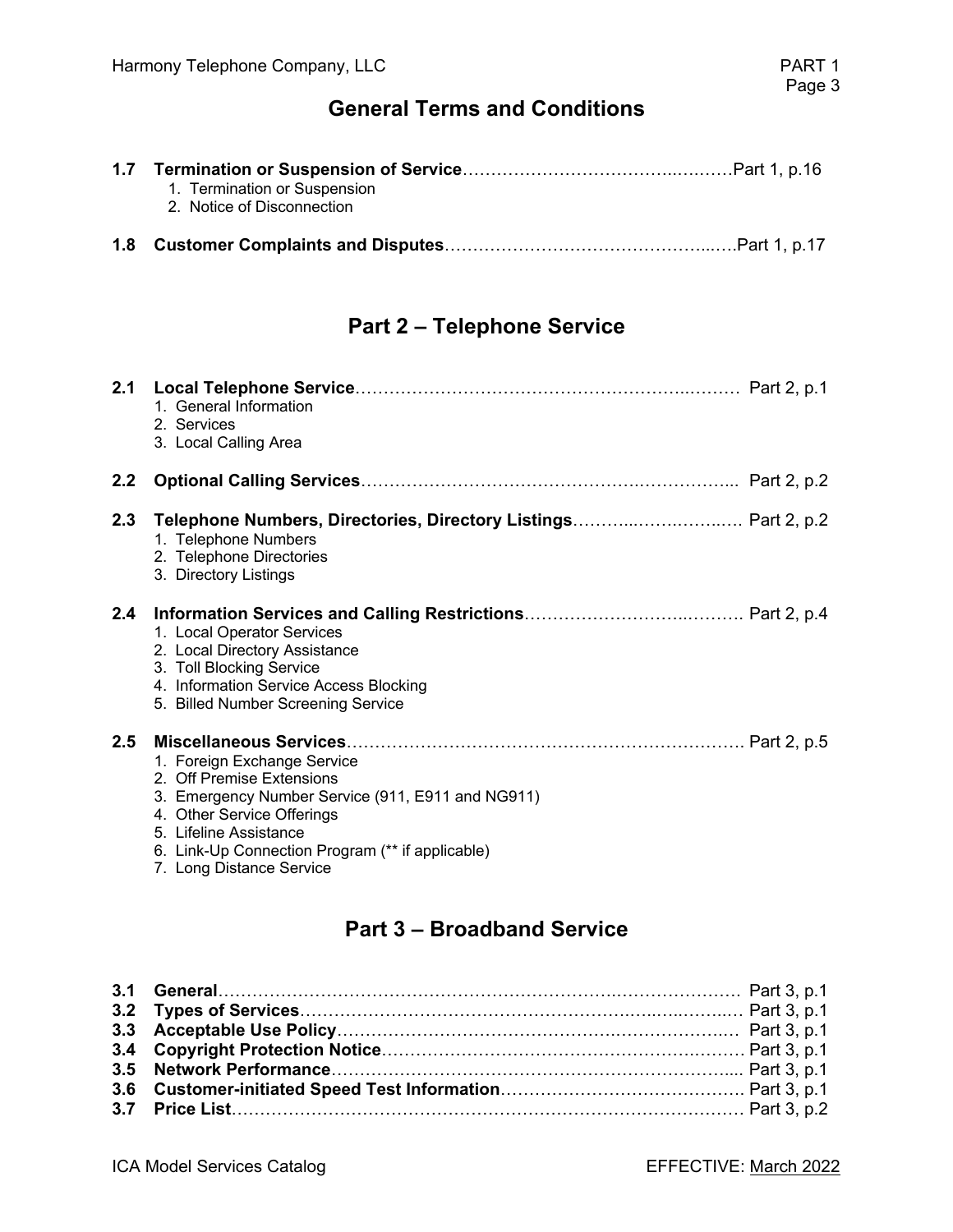| 3.8 |  |
|-----|--|
| 3.9 |  |

### **Part 4 – Cable Television**

| 4.2  |  |
|------|--|
| 4.3  |  |
| 4.4. |  |
|      |  |
|      |  |
| 4.7. |  |
|      |  |
| 4.9. |  |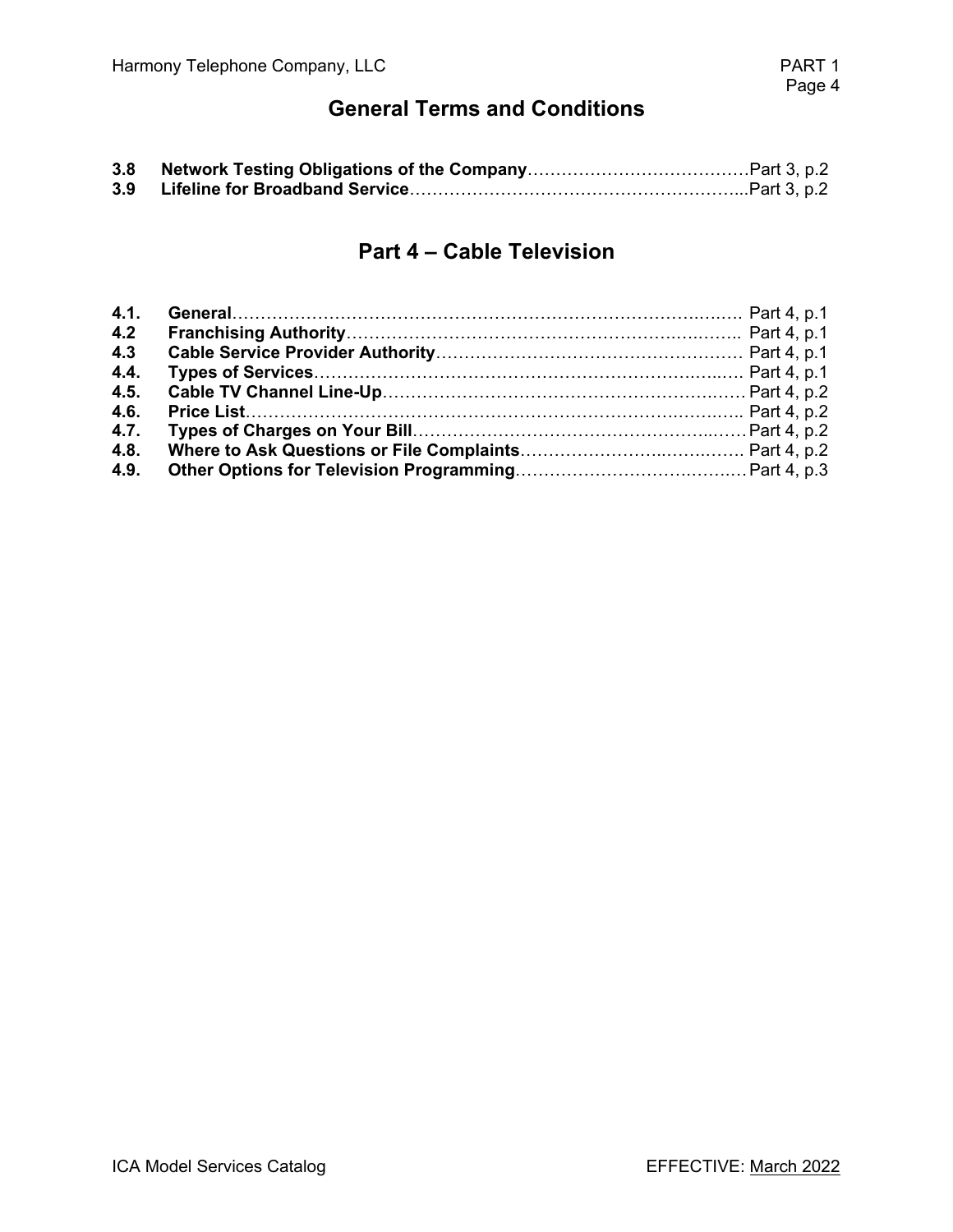### **OVERVIEW OF SERVICE PUBLICATIONS**

These Terms and Conditions and (where applicable) the following additional documents (collectively, "Service Publications") shall apply to all products and services the Company provides to customers:

Pricing Schedules. A "pricing schedule" means a service price sheet or similar pricing schedule (including related attachments) or other document that is included in Part 5 of these Terms and Conditions or that is later executed by the parties and references these Terms and Conditions. A Pricing Schedule includes the services, the pricing (including discounts and commitments, if applicable), the pricing term (if applicable) and may contain or incorporate by reference other service specific terms and conditions.

Policies. A "policy" means a Company policy that applies in accordance with its terms to any service or service capability within its scope, as may be modified by the Company from time-to-time, including the following:

- The Company's **Privacy Policy**, which can be found at *www.harmonytel.com*
- The Company's **Acceptable Use Policy**, which is included or referenced in Part 3 of these Terms and Conditions and which can be found at *https://www.harmonytel.com/wp-content/uploads/Internet-Acceptable-Use.pdf*
- The Company's **Network Management Policy or Network Transparency Statement**, which is included or referenced in Part 3 of these Terms and Conditions and which can be found at *https://www.harmonytel.com/wpcontent/uploads/Network-Management-Practices-and-Performance.pdf*

Service Contracts. "Service Contracts" means service orders, service contracts, service level agreements, service-specific terms and conditions and similar documents signed by or provided to the customer containing specific descriptions, pricing and other terms and conditions for products, services or service components that are not covered by these Terms and Conditions or that are in addition to or different from these Terms and Conditions.

#### **PRIORITY OF SERVICE PUBLICATIONS**

The order of priority of the Company's Service Publications is:

- a. For prices: The applicable Pricing Schedule found at (a) the company's website, (b) the Price List in Part 5 of this service catalog; or (c) any service agreement signed by the customer;
- b. For Terms and Conditions: any applicable Service Contract, the Company's Policies and these Terms and Conditions; provided that for any regulated services a rule may be first in priority in any jurisdiction where the applicable law or regulation does not permit contract terms to take precedence over inconsistent terms and conditions.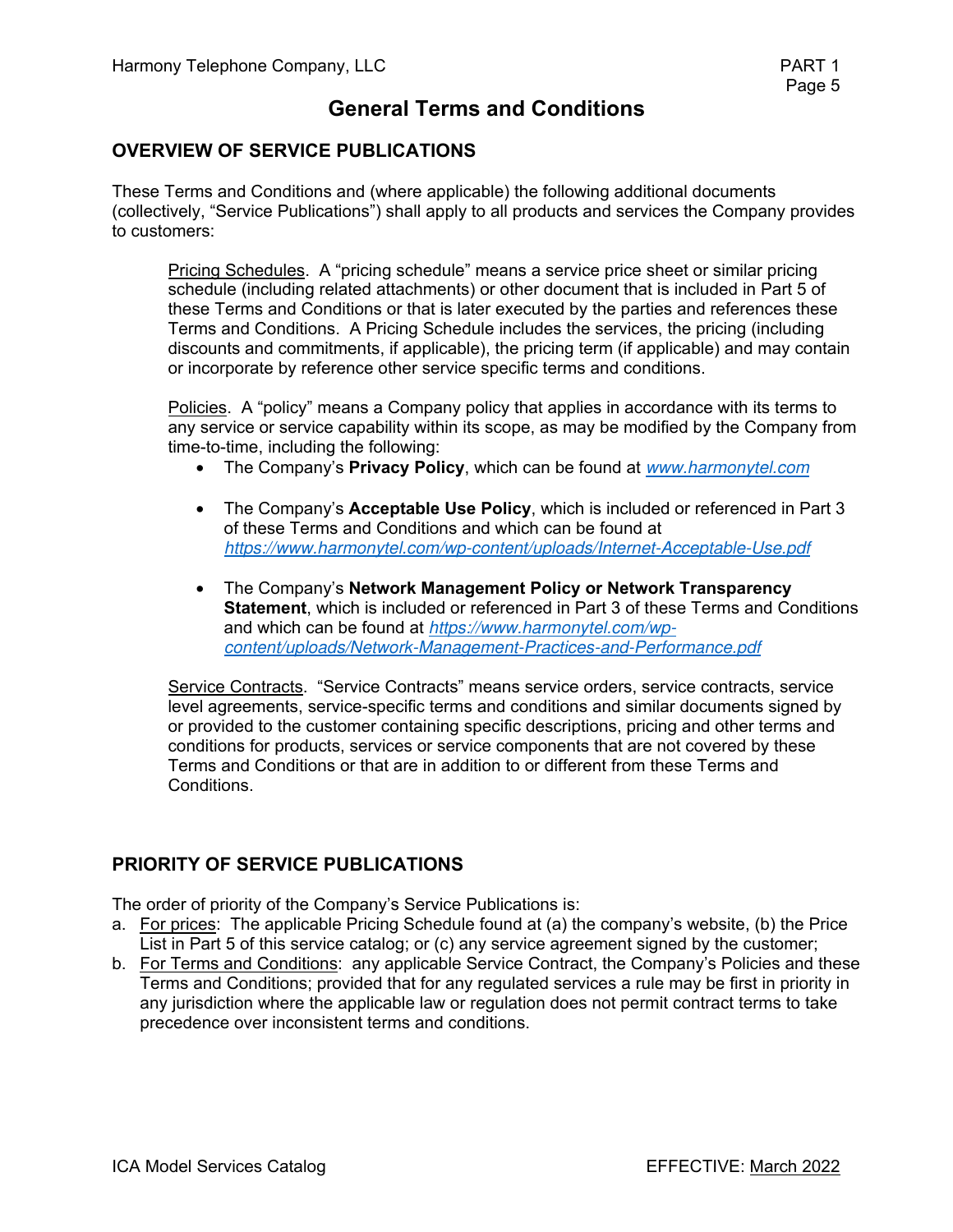If a conflict exists among provisions of the Company's Service Publications, such conflicts will be resolved in accordance with the preceding order of priority; provided that specific terms will control over general provisions and negotiated or added terms, conditions or pricing will control over standardized, published or non-negotiated terms, conditions and pricing.

### **CHANGES TO SERVICE PUBLICATIONS**

Unless otherwise provided in your Service Publications, the Company may revise its Service Publications at any time. If the Company revises a Service Publication, the revision has a materially adverse impact on customer, and the Company does not implement revisions that remedy such materially adverse impact within 30 days after receipt of notice from customer, then customer may, as customer's sole remedy, elect to terminate the affected service or service components as provided in Part 1, Section 1.7.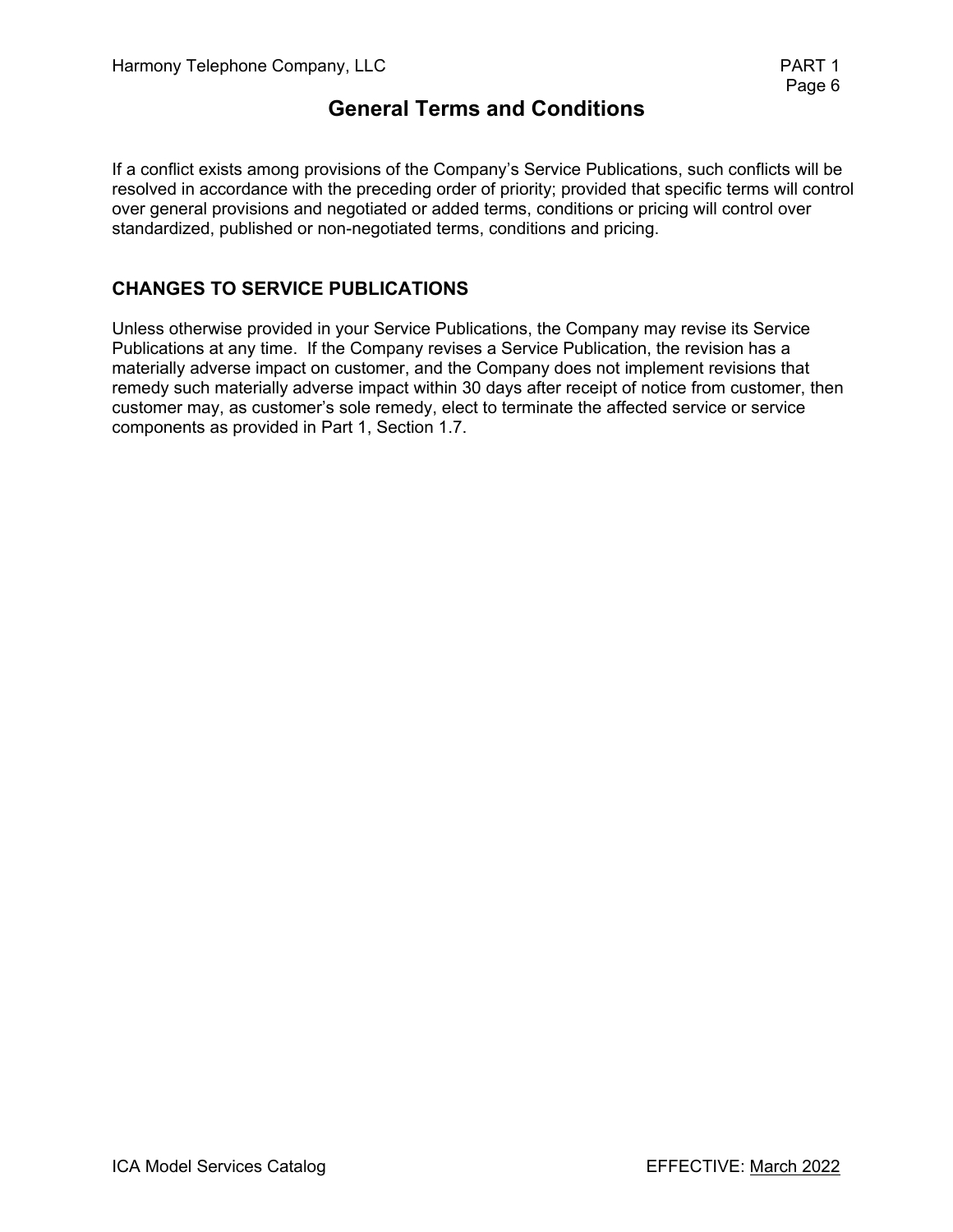#### **1.1 APPLICATION OF TERMS**

The General Terms and Conditions set forth in Part 1 of this Service Catalog apply to all products and services the Company provides customer pursuant to this Service Catalog and shall continue in effect so long as services are provided under this Service Catalog. To the extent applicable to any service, services are also subject to the service-specific terms and conditions set forth in other Parts of this Service Catalog.

In the event of any conflict between these General Terms and Conditions and the servicespecific terms and conditions set forth in other Parts of this Service Catalog, the servicespecific terms and conditions shall control.

#### **1.2 OBLIGATION AND LIABILITY OF THE COMPANY**

- 1. Availability of Facilities. The Company's obligation to furnish services is dependent upon its ability to secure and retain, without unreasonable expense, suitable facilities and rights for such facilities, except as provided for in 1.4 (G) Construction Charges.
- 2. Allowance for Failure of Service. The Company does not guarantee uninterrupted working of its service or equipment. In case service is interrupted other than by the negligence or willful act of the customer, an adjustment will be made in the amount of the charges for that portion of the service rendered inoperable. Any adjustment shall apply only if the interruption continues beyond twenty-four (24) hours after first noted by the Company. Adjustment will be made in the form of a bill credit. No other liability shall in any case attach to the Company.
- 3. Transmitting Messages Security. The Company does not transmit messages, but offers the use of its facilities, where available, for communications between parties, subject to these Terms and Conditions. Access to and use of any information or data obtained by customer or any user via use of service is at the customer or user's own risk, and the Company is not responsible for the accuracy, reliability or security of such information. The Company makes no attempt to verify accurate receipt of any messages and the Company is not responsible for any loss of data resulting from delays, non-deliveries, incorrect deliveries, viruses, e-mail filtering, service interruptions, etc. The Company makes no representations, warranties, or assurances regarding the security of any system or network or the protection or privacy of email or other information transferred or communicated through the Internet or any other system or network. The Company shall not be liable for any breach of security arising from or in connection with a customer's or user's use of service or the Company's network.
- 4. Use of Connecting Company Facilities. Facilities of other companies may be used in establishing connections to points not reached by this Company's facilities. In establishing connections with the facilities of other companies, the Company does not assume any liability for any action of the connecting company.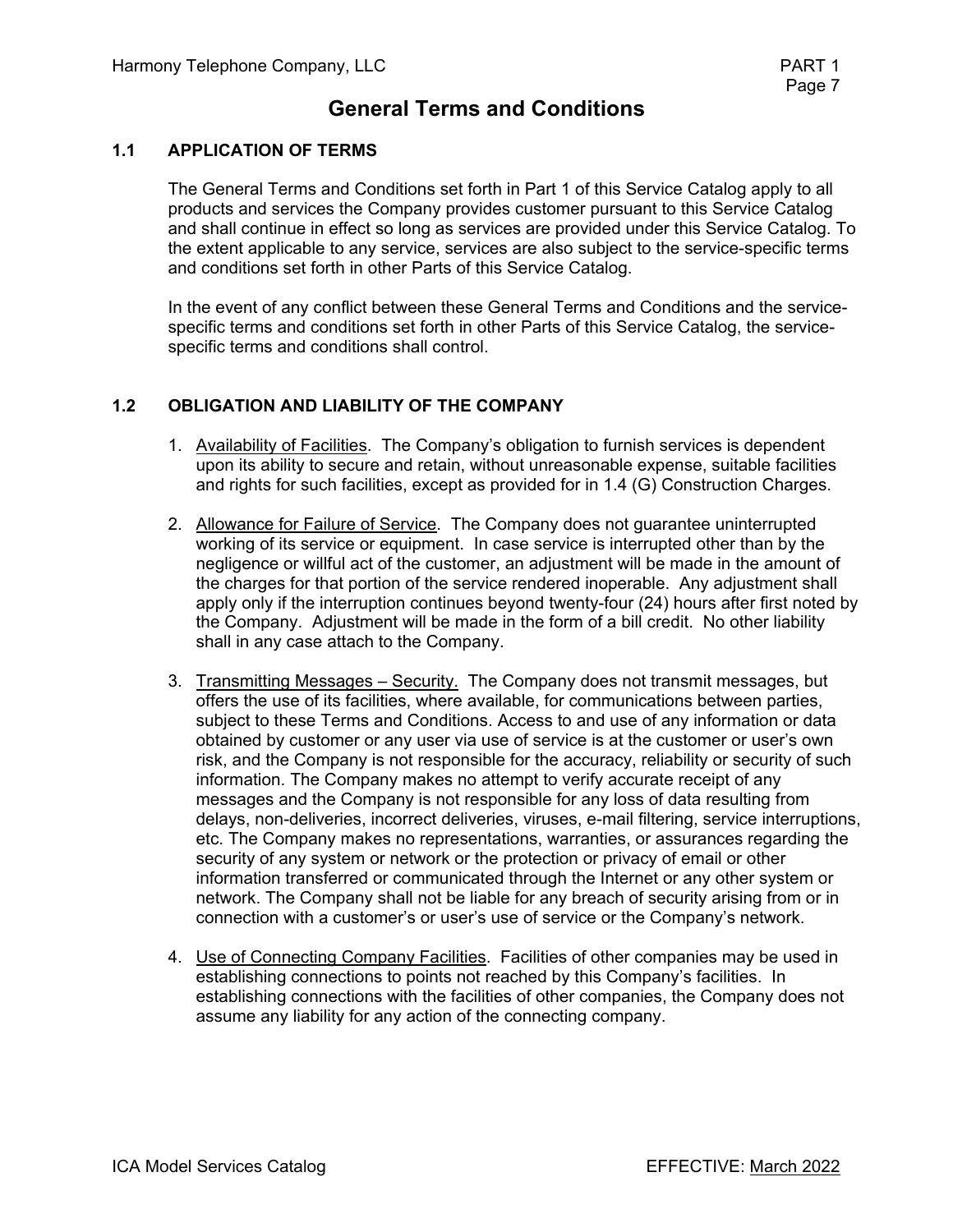- 5. Defacement of Property. The Company shall exercise care in all work done on a customer's property. No liability shall attach to the Company by reason of any defacement or damage to the customers' property resulting from the existence of the Company's instruments, apparatus and associated wiring on such property, or by the installation or removal thereof, unless such defacement or damage is the result of the negligence of the Company, or its employees.
- 6. Limitation of Liability. The Company shall not be liable for any damages arising out of or relating to:
	- 1. service defects, service levels, delays or any service error or interruption, including interruptions or errors in routing or completing any 911 or other emergency response calls or any other calls or transmissions (except for credits explicitly set forth in this Service Catalog);
	- 2. interoperability, access, or interconnection of the services with applications, data, equipment, services, content or networks provided by customer or third parties;
	- 3. lost or altered messages or transmissions;
	- 4. unauthorized access to or theft, alteration, loss, or destruction of customer's (or its affiliates', users' or third parties') applications, content, data, programs, information, networks or systems;
	- 5. equipment, network or facility maintenance, upgrades, modifications or relocations;
	- 6. any loss, damage, failure, or impairment of service in connection with customer premise equipment and wiring.
	- 7. force majeure events such as (but not limited to) acts of God, acts of nature, strikes, fire, war, riot, acts of terrorism and government actions;
	- 8. service, equipment, network, or facility failure caused by the loss of power; or
	- 9. service, equipment, network, or facility failure caused by the negligent or more culpable acts or omissions by customer (or its affiliates, users or third parties).

The customer indemnifies and saves the Company harmless against claims for libel, slander, or infringement of patents arising from combining such customer premise equipment and wiring with the facilities of the Company.

TO THE EXTENT PERMITTED BY LAW, THE COMPANY'S TOTAL LIABILITY FOR ANY CLAIM CONCERNING SERVICES OR EQUIPMENT PROVIDED UNDER THIS SERVICE CATALOG, INCLUDING FOR ANY EXPRESS OR IMPLIED WARRANTIES, IS LIMITED TO THE AMOUNT PAID FOR THE SERVICES OR EQUIPMENT WE PROVIDED, WHETHER SUCH CLAIM OR REMEDY IS SOUGHT IN CONTRACT OR TORT, INCLUDING NEGLIGENCE, STRICT LIABILITY OR OTHERWISE. TO THE EXTENT PERMITTED BY LAW, THE COMPANY SHALL NOT BE LIABLE CUSTOMERS FOR ANY CONSEQUENTIAL, INCIDENTAL, INDIRECT, PUNITIVE, SPECIAL OR TREBLED OR ENHANCED DAMAGES, INCLUDING, BUT NOT LIMITED TO LOST PROFITS, LOST BUSINESS, OR OTHER COMMERCIAL OR ECONOMIC LOSS, WHETHER SUCH DAMAGES ARE CLAIMED FOR BREACH OF CONTRACT, NEGLIGENCE OR OTHERWISE AND WHETHER OR NOT WE HAVE BEEN ADVISED OF THE POSSIBILITY OF SUCH DAMAGES.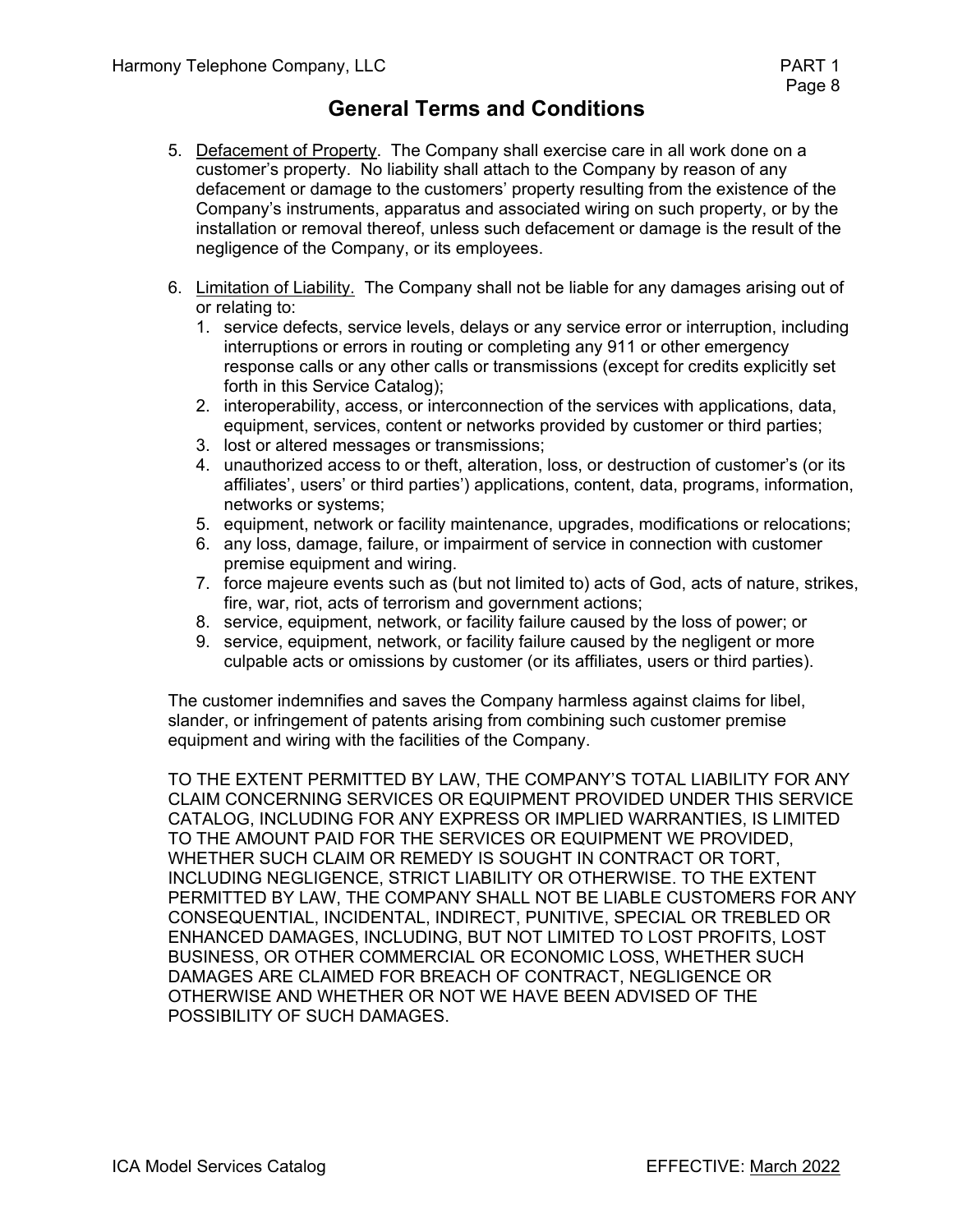#### **1.3 ESTABLISHMENT AND MAINTENANCE OF CREDIT**

- 1. Establishment of Credit. The Company is not obligated to provide service to any individual or firm that owes for services previously rendered by the Company at the same or a different address, until arrangements have been made to liquidate such previous indebtedness to the Company. Applicants for service may be required to pay in advance of installation, the service connection, installation and/or construction charges and any recurring charges to be assessed on the first monthly bill statement. In order to ensure the payment of all charges due for its service, the Company may require any customer to establish and maintain credit in one or more of the following ways:
	- a. by authorizing a commercial credit check by the Company.<sup>1</sup>
	- b. by furnishing credit references acceptable to the Company.
	- c. by means of a cash deposit.<br>d. by advanced payment of ser-
	- by advanced payment of service connection, installation, construction, and first monthly recurring service charges.
- 2. Amount of Deposits
	- a. The Company may require a deposit in order to establish service.
	- b. The amount of deposit required shall not be more than the maximum charge for three months service or as may be required by the Company in cases involving service for short periods or special occasions. The Company may require the customer to increase the amount of the deposit at any time, if the charges billed against the customer are found to warrant such an increase.
	- c. The Company will maintain records which show the name and address of each depositor, the amount and date of the deposit and each transaction concerning the deposit. Unclaimed deposits shall be disposed of in accordance with law.
	- d. A receipt of deposit will be furnished to each customer from whom a deposit is received. Upon customer request, duplicate receipts will be provided to customers who have lost their receipt if the deposit is substantiated by the Company records.
- 3. Deposits and Collection Practices. The fact that a deposit has been made in no way relieves the applicant or customer from complying with the Company's regulations as to advance payments and the prompt payment of bills; nor constitutes a waiver or modification of the regular practices of the Company providing for the discontinuance of service for non-payment of sums due the Company for services rendered. The Company may discontinue service to any customer failing to pay current bills regardless of the fact that such customer has made a deposit with the Company to secure payment of such bills, or has furnished the Company with a guarantee in writing for such bills.

 $\overline{\phantom{a}}$  , where  $\overline{\phantom{a}}$  , where  $\overline{\phantom{a}}$  , where  $\overline{\phantom{a}}$ 

<sup>&</sup>lt;sup>1</sup> Companies who make use of commercial credit checks may incur reporting obligations under Red Flag Privacy reporting rules.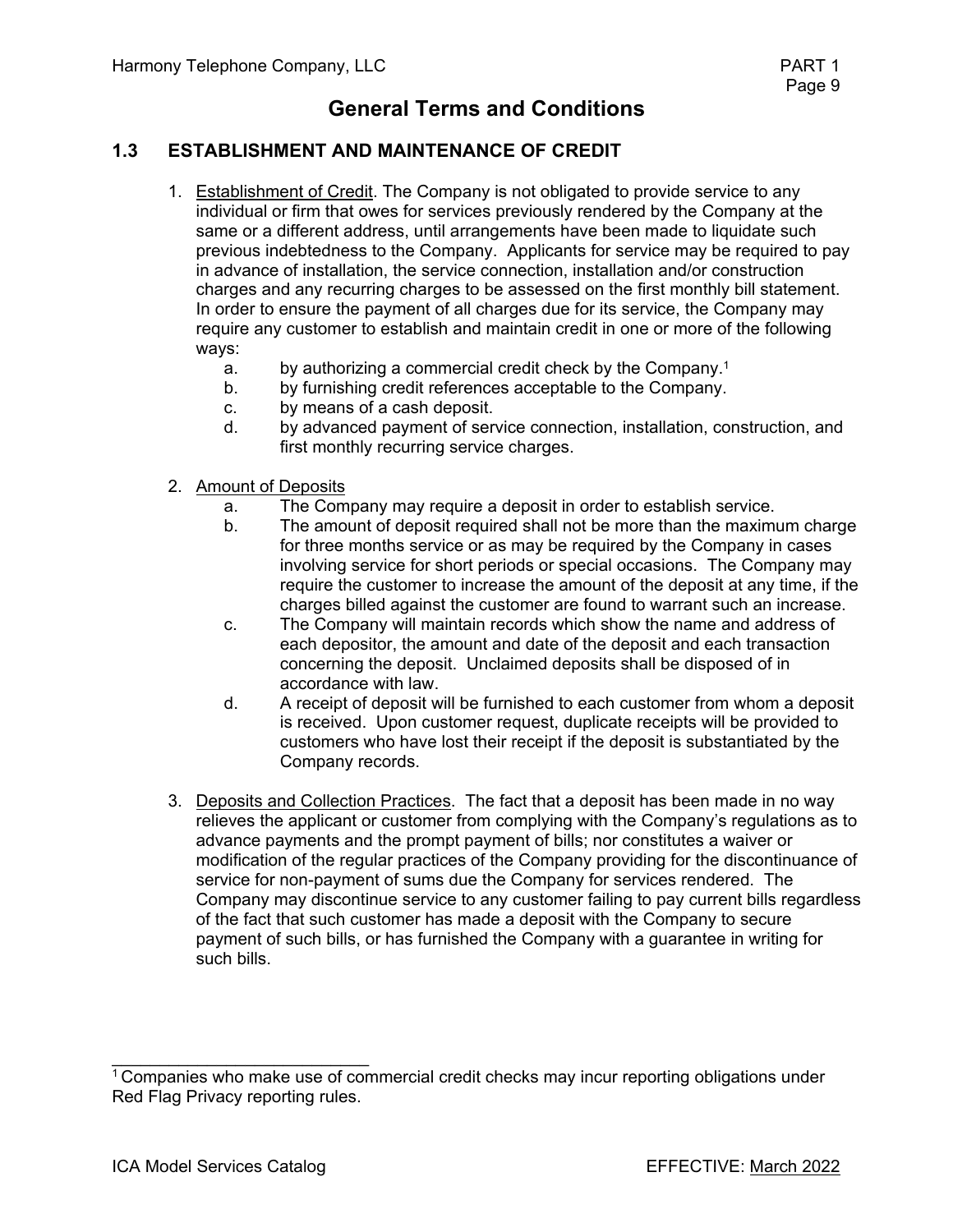- 4. Deposit Refunds
	- a. The deposit shall be refunded or credited to the customer after not more than 12 consecutive months of prompt payment, unless the Company has documented information which indicates the deposit is necessary to insure payment.
	- b. Interest on deposits, will accrue at the level determined by the Company and as listed in Part 5
- 5. Criteria for Procurement of Deposits. The Company will use the following criteria to determine whether to request a deposit:
	- a. False credit information
	- b. Unsatisfactory credit history
	- c. Requests for special construction or equipment

#### **1.4 ESTABLISHMENT AND FURNISHING OF SERVICE**

- 1. Application for Service. Applications for service may be made orally or in writing. These applications become contracts upon the establishment of service. In addition to any required deposit, applicable recurring charges will appear on the first monthly bill statement, and non-recurring service and construction charges may also be required in advance. The terms and conditions specified for such contracts are subject to these Terms and Conditions as applicable to the service to be furnished. Any change to these Terms and Conditions shall act as a modification of the contract to that extent, without further notice.
- 2. Access Rights. Customer will in a timely manner allow the Company access as reasonably required for the services to property and equipment that customer controls and will obtain at customer's expense timely access for the Company as reasonably required for the services to property controlled by third parties such as Customer's landlord. The Company will coordinate with and, except in an emergency, obtain customer's consent to enter upon customer's property and premises, which consent shall not be unreasonably withheld. Access rights include right to construct, install, repair, maintain, replace and remove equipment and/or facilities (including access lines and network facilities) and the right to use ancillary equipment space outside or within a building for customer's connection to the Company's network. Except as otherwise agreed by the Company, the customer must furnish any conduit, holes, wireways, wiring, plans, equipment, space, power/utilities and other items as the Company reasonably requires for the services and will obtain any necessary licenses, permits and consents (including easements and rights-of-way). Customer must provide the Company timely information and access to customer's facilities and equipment as the Company reasonably requires for the services, according to a mutually agreed schedule.
- 3. Safe Working Environment. Customer will ensure that the location at which the Company installs, maintains, or provides services is a safe working environment, free of Hazardous Materials and reasonably suitable for the services. For purposes of the preceding, "Hazardous Materials" mean any substance or material capable of posing an unreasonable risk to health, safety or property or whose use, transport, storage,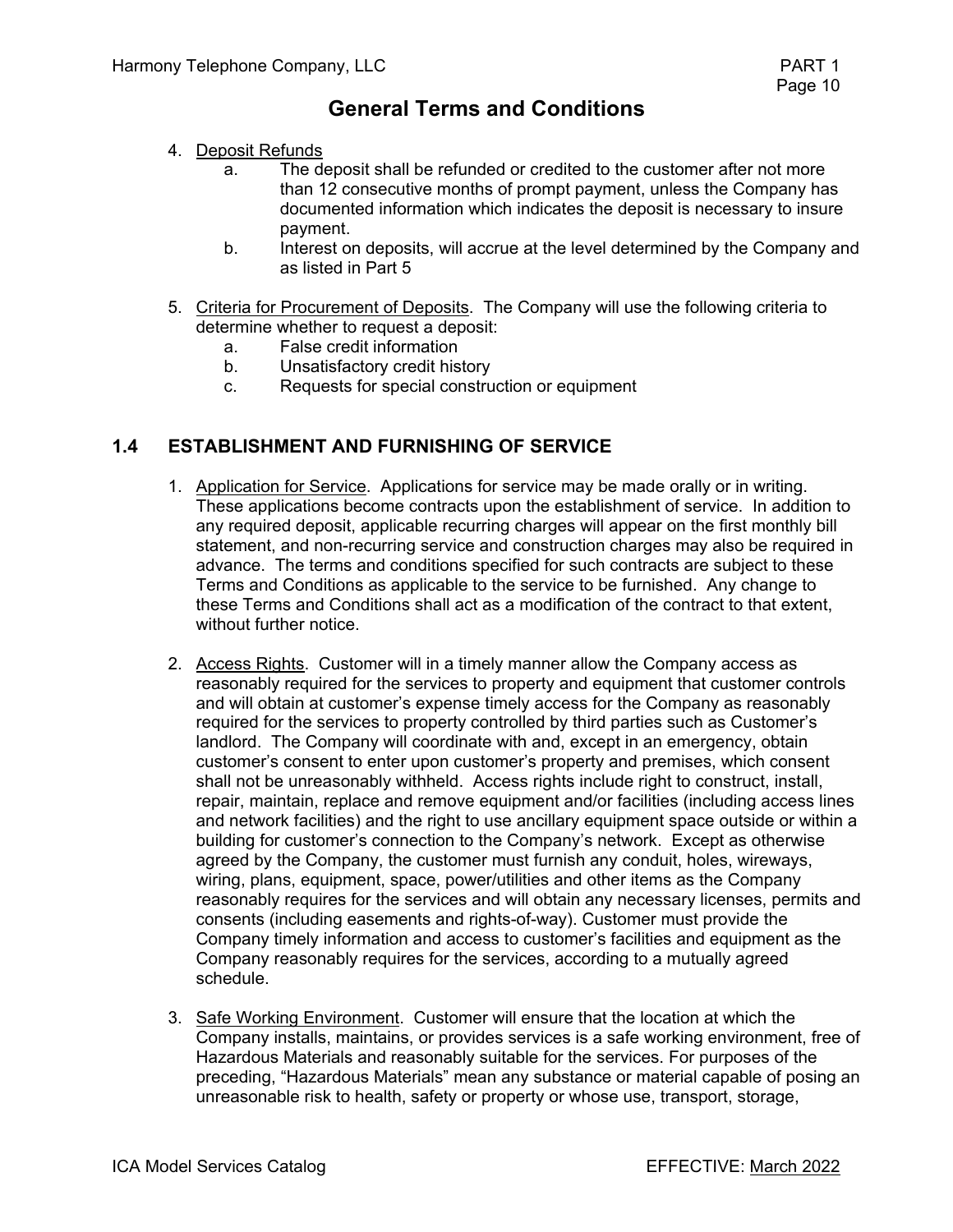handling, disposal or release is regulated by any law related to pollution, to protection of air, water or soil or to health and safety. The Company shall have no obligation to perform work at a location that is not a suitable and safe working environment or to handle, remove or dispose of Hazardous Materials.

- 4. Alterations. The customer agrees to notify the Company promptly whenever alterations or new construction on premises owned or leased by the customer necessitate changes in the Company's facilities. The customer agrees to pay the Company's charges for such changes.
- 5. Maintenance and Repairs. All expense of maintenance and repair of services or facilities provided by the Company will be borne by the Company. The customer will be held responsible for restoration or replacement costs in case of loss of, damage to, or destruction of any of the Company's facilities not due to normal use. Customers may not rearrange, disconnect, or remove or permit others to rearrange, disconnect, or remove any Company owned facility installed by the Company unless provided elsewhere in these Terms and Conditions.
- 6. Unusual Installation Costs. Where special requirements of the customer involve unusual construction or installation, the customer may be required to pay additional costs as provided elsewhere in these Terms and Conditions.
- 7. Construction Charges.
	- a. The Company may assess construction charges for the installation of facilities beyond the existing Company facilities.
	- b. The Company may assess construction charges to the appropriate party which may include, but is not limited to, the service applicant, individual owner, or land developer.
	- c. Construction charges may include all costs associated with the installation of facilities, including but not limited to, engineering, labor, legal, material, right-ofway, and contractor costs.
	- d. Full payment of construction charges is required prior to the commencement of the work.
	- e. The party paying the construction charges does not obtain any rights of ownership or any other rights pertaining to facilities installed by the Company. All facilities installed by the Company shall be under its exclusive control.
	- f. Types of Network Additions governed by Construction charges may include:
		- 1) Line Extensions
		- 2) Temporary or Speculative additions
		- 3) Special Type or Request
		- 4) Real Estate Developments and Subdivisions
		- 5) Multi-Dwelling Units or Apartment Complexes
- 8. Installation and Service Charges
	- a. Service charges for Telephone, Broadband and Cable Television services apply to connect, move, or change each individual service and facilities according to the components of work required.
	- b. The Company may allow service charges for bundled services that are lower than the sum of the individual service charges for each respective service.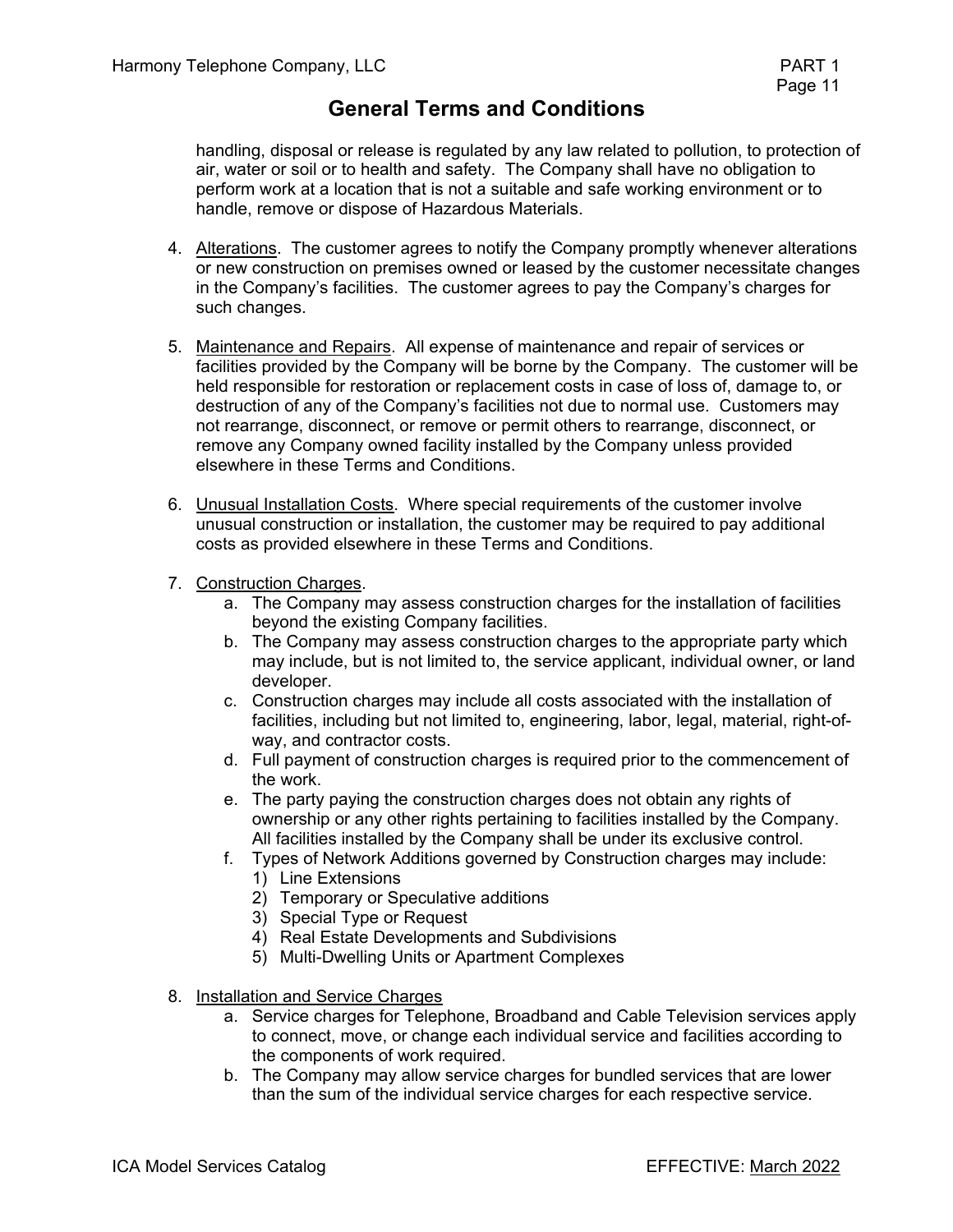- c. Please refer to Part 5 for a listing of our Service Charges.
- d. Service Charges are in addition to the other applicable rates and charges located in other parts of these Terms & Conditions, including Construction Charges.
- e. Service Charges **do apply** for:
	- 1) Establishing service at the customer's request.
	- 2) Move of service from one premise to another at the customer's request.
	- 3) Account name changes at the customer's request.
	- 4) Changes of service type, features, etc. at the customer's request.
	- 5) Rearrangement or relocation of facilities at the customer's request.
	- 6) Reconnecting a service after disconnection for non-payment.
	- 7) Service check charges for visits to customer premises when the service trouble is determined to be caused by the customer premise equipment and wiring.
- f. Service Charges **do not apply**:
	- 1) When any change is made and initiated by the Company.
	- 2) When services are reestablished at a secondary location immediately following the rendering of the customer's primary location as unfit for occupancy, due to fire, flood, etc.
- 9. Minimum Contract Period
	- a. Except as specified elsewhere in these Terms and Conditions, the minimum contract period is one month from the date service or additions to service are established and the minimum charge is the authorized rate for one month. For purposes of rate administration each month is considered to have 30 days.
	- b. The Company may require a contract period longer than one month at the same location for unusual construction necessary to meet special demands and involving extra costs.

### **1.5 NETWORK CONNECTIONS AND USE OF SERVICE AND FACILITIES**

- 1. Demarcation Point. Customers are connected to the Company's network at a point of demarcation. The demarcation point is either outside or inside the premise and is typically the location where the Company's network is terminated and grounded. Connection of new inside station wiring to the network shall only be made at the demarcation point. Connections of inside station wiring to the network, and any installation of customer premise equipment, shall only be made at the demarcation point and shall be made in accordance with any applicable state or federal laws governing the installation and use of customer premise equipment and wiring. It is the customer's responsibility to ensure compliance with any applicable federal or state laws, including but not limited to Part 68 and/or Part 76 of the FCC rules, the National Electric Code, and other FCC and Iowa rules and regulations.
- 2. Use of Customer Service
	- a. Service is furnished on retail basis for residential or business use only. Service accounts are assigned to customers only, and the customer(s) in whose name the account is established will be the account owner(s) for all purposes. Account owners shall be responsible for any and all use of the subscribed service.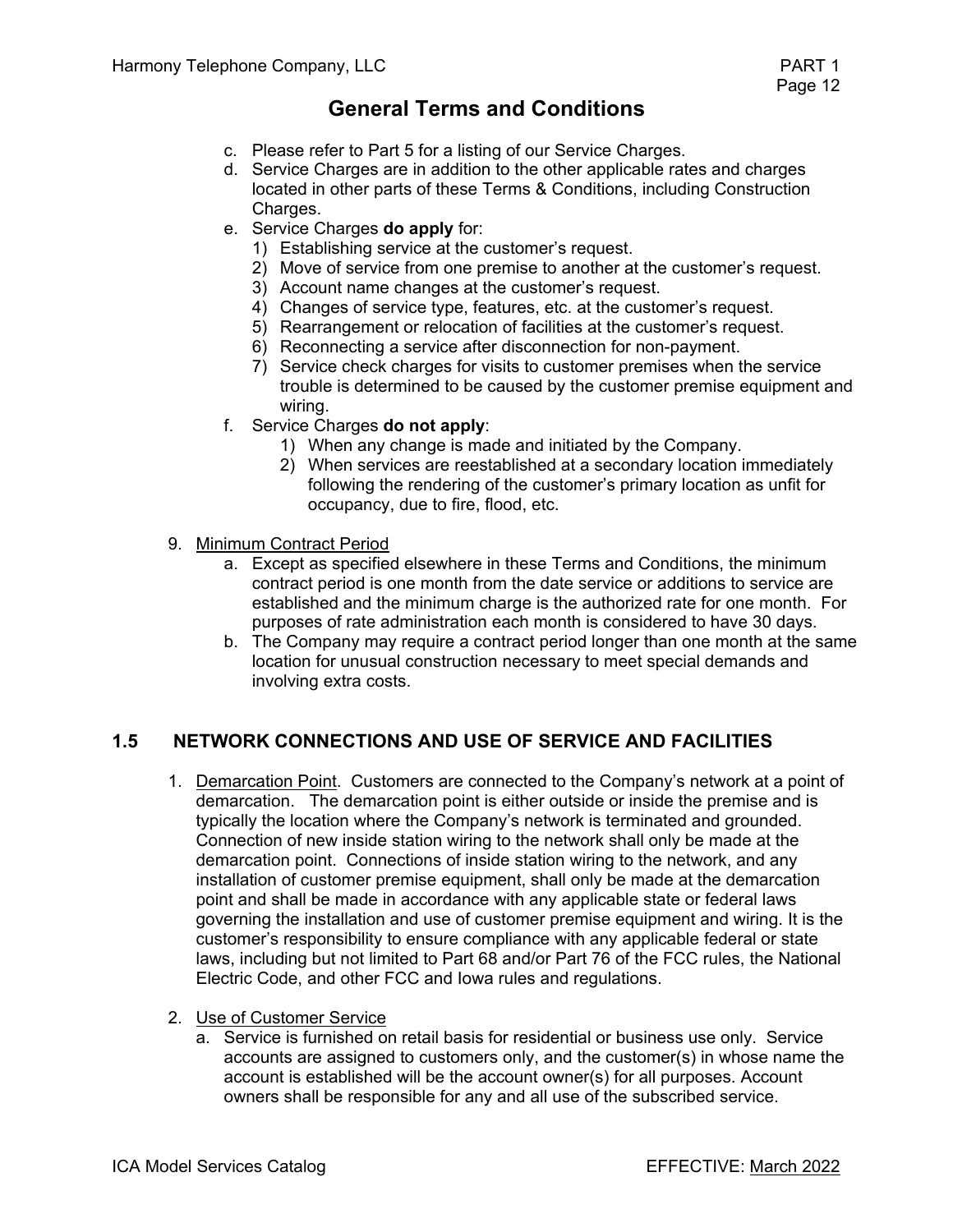Customers will cooperate with the Company to prevent third parties from gaining unauthorized access to services via the customer's facilities.

- b. Services must be used in compliance with applicable Service Publications, including all applicable Company policies. Without limiting the preceding, customers shall not use services for fraudulent, abusive, unlawful, or destructive purposes or in any manner that causes interference with the Company's or another service subscriber's use of the Company-provided network.
- c. Services may not be resold, except as authorized in a specific Service Contract signed by authorized representatives of both the permitted reseller and the Company.
- 3. Connection of Customer Premise Equipment and Wiring
	- a. Except when leased from, licensed from, or otherwise provided by the Company, all premise equipment and wiring after the demarcation point is the property and responsibility of the property owner.
	- b. Customers may provide and install their own customer premise equipment and wiring after the demarcation point so long as no electronic or physical harm is caused to the Company's network. If the Company determines the customer premise equipment and wiring is causing or is likely to cause interference or hazard to the network, the Company will take such action as it deems necessary for the protection of the Company's network. After notification by the Company of such interference or hazard, the customer shall discontinue such use and disconnect such premise equipment and wiring. Failure of the customer to conform to this requirement may result in suspension of service.
	- c. Customers are not permitted to physically cut, improperly terminate, substantially alter, or otherwise destroy the Company's owned premise equipment and wiring before the demarcation point.
	- d. The Company's network is not represented as being adapted to the use of all customer premise equipment and wiring. The Company shall not be responsible for: (a) the through transmission of signals generated by the customer premise equipment or for the quality of or defects in, such transmission; (b) the reception of signals by the customer premise equipment.
	- e. The Company shall not be responsible to the customer if changes in criteria in these Terms and Conditions or changes in any of the facilities, operations or procedures of the Company render any customer premise equipment and wiring obsolete, or requires modification of such equipment and wiring.
	- f. Where the Company leases, licenses or otherwise provides equipment, such equipment is provided to customer for the term of service and solely for use in connection with lawfully receiving and using service. All such equipment remains the property of the Company. When service is cancelled or disconnected, the customer must return any such equipment to the Company during regular business hours, Monday through Friday (except holidays). The equipment must be returned to the Company in the same condition as installed or received, except for normal wear and tear. All such equipment must be returned to the Company's business office or an alternative location designated by the Company at the time of cancelation or disconnection. If a customer is unable to travel to the Company's business office or other designated location to return the equipment, the customer may request pick-up. Provision of pick-up service is solely at the Company's option and the Company's refusal or failure to provide pick-up service will not excuse the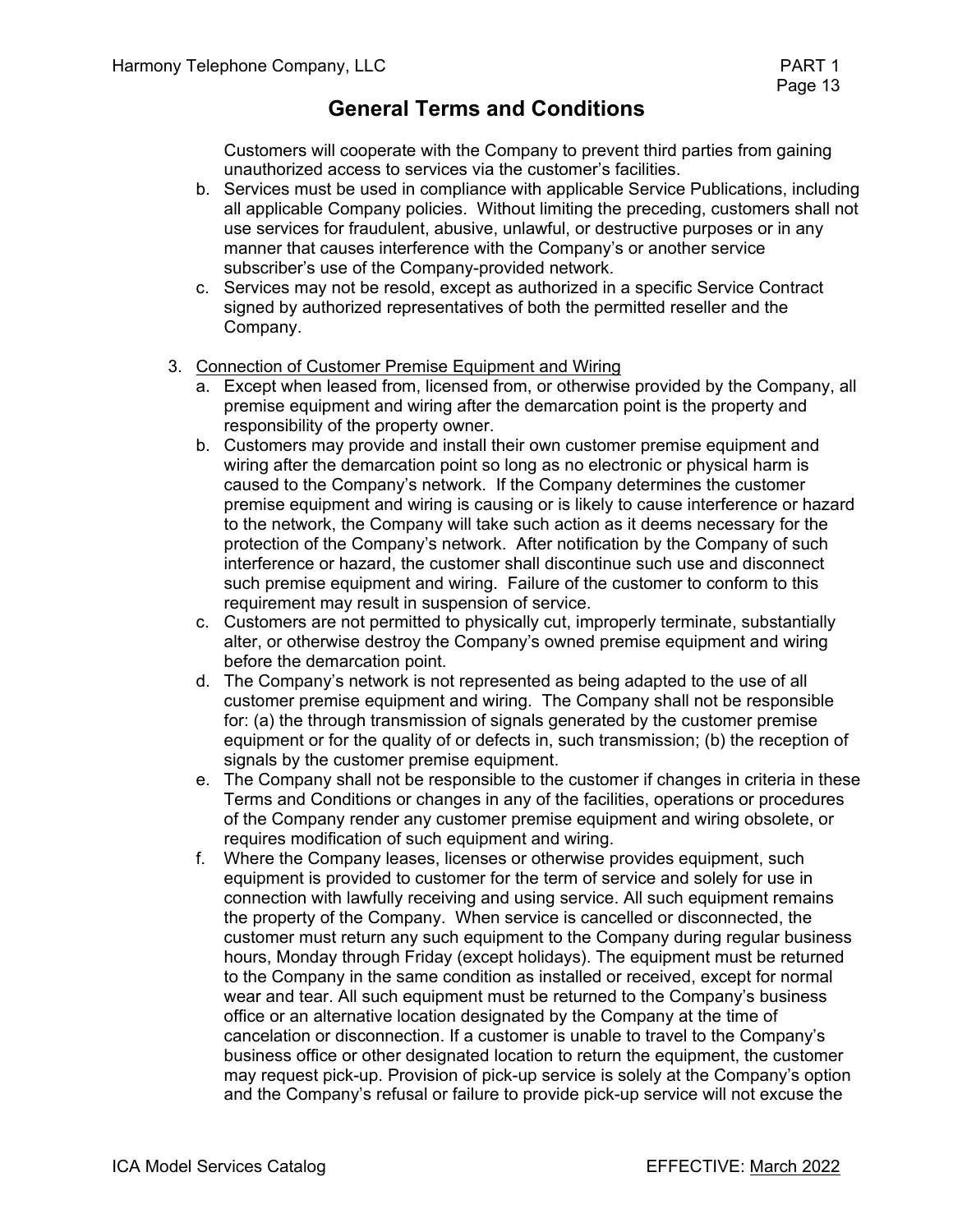customer's obligation to return equipment. If the Company agrees to provide pick-up service, pick-up will occur during the business week and only during regular business hours. There may be a fee for pick-up, which customer will be informed of when pick-up service is requested, and which will be payable at time of pick-up. If a customer fails to return equipment at the time of cancellation or disconnection of service, the customer may be liable to the Company for an equipment recovery fee as set forth in Part 5 of these Terms and Conditions.

g. The customer is responsible for the maintenance and safekeeping of all equipment placed in or on the customer's premises. The Company has no responsibility for replacing equipment destroyed or damaged by the customer's misuse, abuse, or neglect. In the event that any equipment provided by the Company is destroyed, damaged (ordinary wear and tear excepted), lost or stolen while in the customer's possession, the customer may be liable to the Company for an equipment recovery fee as set forth in Part 5 of these Terms and Conditions.

### **1.6 PAYMENT FOR SERVICE AND FACILITIES**

- 1. Payment for Service. Unless otherwise agreed upon, all customers shall pay for services and facilities monthly in advance. All bills for services are due not less than 20 days after the bill is rendered. When a customer is connected or disconnected, or for other cause the service received deviates by more than twenty-four consecutive hours from the normal billing period, the bill shall be prorated. If the prorating indicates a refund is due, the refund shall be accomplished by bill credit. Failure to receive a bill does not relieve the customer of the responsibility for payment.
- 2. Application of Residence and Business Rates
	- a. Residence rates apply at the following locations:
		- i. In a private residence where business listings are not provided.
		- ii. In private apartments of hotels, rooming house, or boarding houses where service is confined to the customer's use.
		- iii. In college fraternity or sorority houses where individual access line service is provided.
	- b. Business rates apply at the following locations:
		- i. all locations that are not defined as a residence in (a) above.
		- ii. in any location where the listing of service at that location indicates a business, trade, or profession.
- 3. Taxes or Fees Billed to Customers
	- a. Except as otherwise expressly provided, pricing is exclusive of and customer shall be solely responsible for (i) applicable taxes (excluding those on the Company's net income) relating to the sale, transfer of ownership, installation, license, and the use or provision of service (ii) surcharges, recovery fees, customs clearances, fees, duties, levies, shipping charges, and other similar charges relating to the sale, transfer of ownership, installation, license, or the use or provision of the services and (iii) charges imposed in connection with governmentally imposed costs and fees (such as USF, PICC, payphone service provider compensation, E911 and telecommunications relay service charges, and charges authorized by the FCC and included in the Company's interstate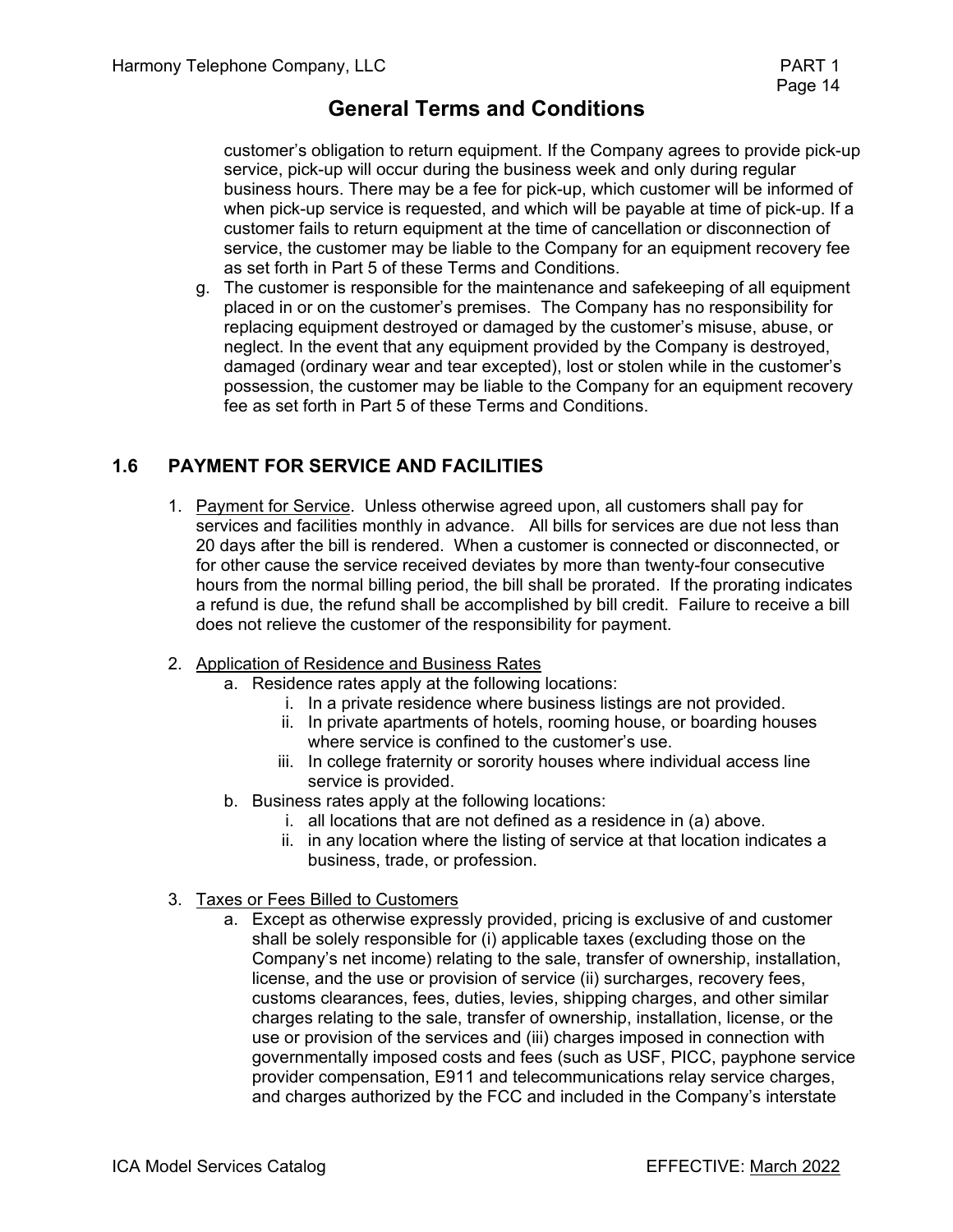tariffs) and the expenses incurred by the Company reasonably relating to such costs and fees.

- b. The Company will bill and the customer shall pay all applicable taxes and other charges and fees described above (including any associated interest and penalties resulting from customer's failure to timely pay the taxes or other charges and fees), except to the extent customer provides a valid exemption certificate prior to the delivery of services.
- 4. Service Check Customer Premise Equipment and Wiring and Repairs
	- a. A service check will be performed when a customer requests the Company to perform a check of its facilities up to the demarcation point.
	- b. Where feasible, customers will also be encouraged to unplug Customer Premise Equipment or disconnect all inside wiring at the demarcation point so as to selfdiagnose where their wiring or equipment may be causing an out of service condition.
	- c. A Wire Maintenance Plan is available to residential customers. A set monthly fee may cover maintenance of approved Customer Premise Equipment and Wiring.
	- d. No charges will be assessed when a service check is performed and:
		- i. The Company determines the trouble exists on the Company's side of the demarcation point; or
		- ii. The Company identifies or repairs any trouble on the customer's side of the demarcation point and the customer does purchase a wire maintenance plan.
	- e. Charges will be assessed when a service check is performed, and the customer requests the Company identify or repair any trouble on the customer's side of the demarcation point and the customer does not purchase a wire maintenance plan.
- 5. Late Payment Charges
	- a. All bills for which full payment has not been received or paid before the last date for timely payment may be subject to a late payment charge.
	- b. Late payment charges shall be as listed in Part 5.
- 6. Returned Check Charge
	- a. An administrative charge may be assessed for each occasion that a check, bank draft, or electronic funds transfer item is returned unpaid to the Company.
	- b. Returned Check charges shall be as listed in Part 5.
- 7. Service Charge for Reconnection
	- a. Where service has been discontinued for non-payment of a due bill, applicable service charges as listed in Part 5 shall apply.
	- b. Where service has been discontinued for the non-payment of a due bill, the customer may be required to reestablish credit as defined in Establishment and Maintenance of Credit.
	- c. The maximum payment for restoration of service that existed prior to disconnection shall be the total past due amount, applicable nonrecurring charges and if appropriate, an Advance Payment and Deposit as specified elsewhere in these Terms and Conditions.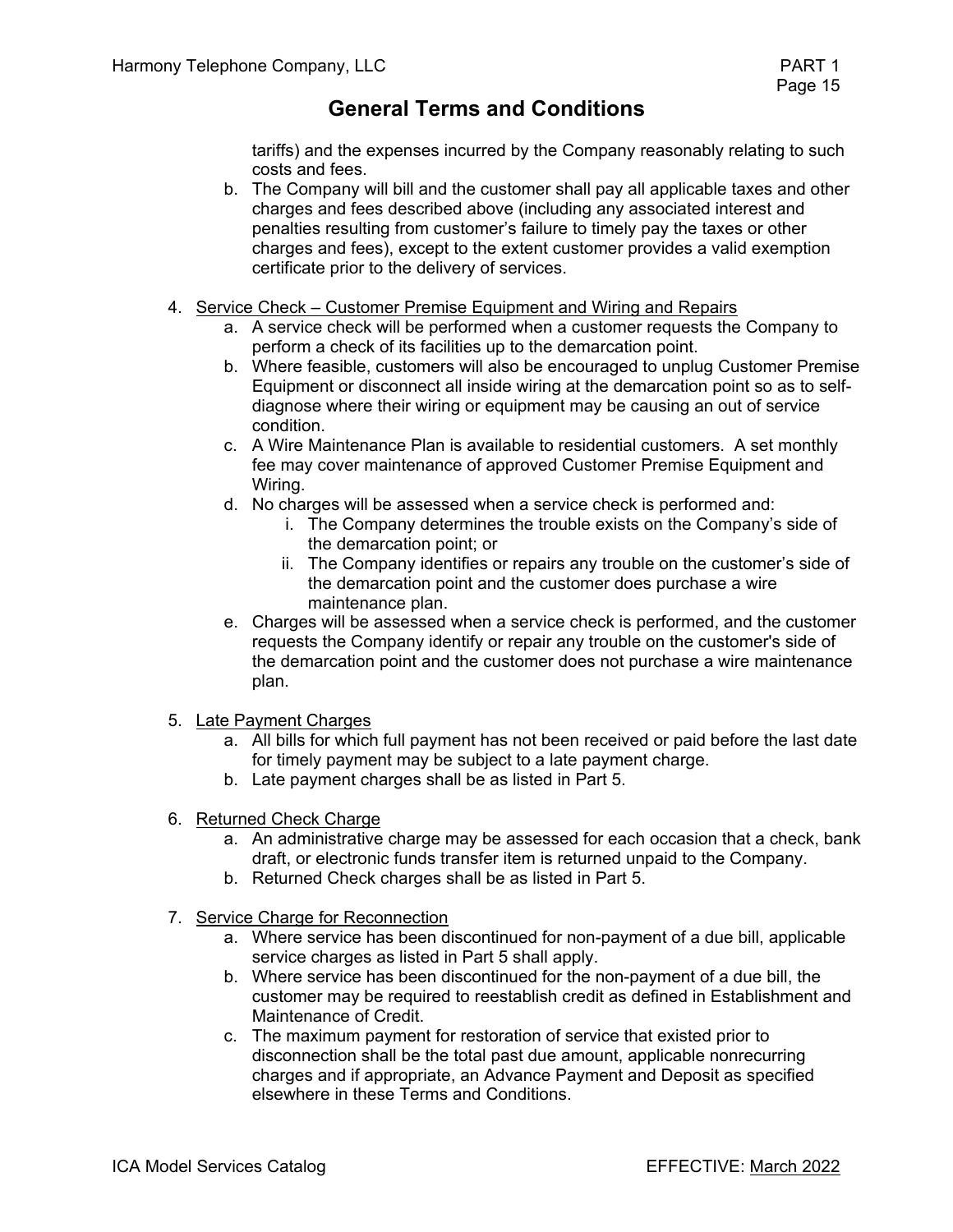8. Adjustment of Charges. In the event of an adjustment of charges for overbilling or underbilling by the Company, a correction (refund or charge) may be made of the full amount of difference for a period not to exceed ninety days. When the period or amount for which overbilling cannot be fixed from available records, the maximum refund or credit will not exceed an estimated amount of such billing.

### **1.7 TERMINATION OR SUSPENSION OF SERVICE**

- 1. Termination or Suspension. Notwithstanding any agreed or required minimum term, service may be suspended or terminated as follows:
	- a. **Material Breach**. If customer fails to perform or observe any material term or condition of service, including non-payment of charges, and such failure continues unremedied for 30 days (5 days for customer's failure to fulfill its payment obligations, including failure to pay a required deposit) after receipt of notice, the Company may terminate (or may suspend and later terminate) the affected service.
	- b. **Materially Adverse Impact**. If the Company revises a Service Publication, and the revision has a materially adverse impact on customer and the Company does not produce a revision that remedies such materially adverse impact within 30 days after receipt of notice from customer, then customer may, as customer's sole remedy, elect to terminate the affected service on 30 days' notice to the Company, given not later than 90 days after customer first learns of the revision to the Service Publication. "Materially adverse impacts" do not include changes to standard pricing, changes required by governmental authority, or assessment of or changes to additional charges such as governmentally imposed costs and fees (such as USF, PICC, E911 and telecommunications relay charges).
	- c. **AUP; External Service Threats; Government Action**. If customer fails to rectify a violation of the Acceptable Use Policy ("AUP") within 5 days after receiving notice from the Company, the Company may suspend the affected service. The Company reserves the right, however, to suspend or terminate immediately when: (i) the Company's suspension or termination is in response to multiple or repeated AUP violations or complaints; (ii) the Company is acting in response to a court order or governmental notice that certain conduct must be stopped; or (iii) the Company reasonably determines that (A) it may be exposed to sanctions, liability, prosecution or other adverse consequences under applicable law if the Company were to allow the violation to continue; (b) such violation may harm or interfere with the integrity, normal operations or security of the Company's network or networks with which the Company is interconnected or may interfere with another customer's use of the Company's services, network or the Internet; or (c) such violation otherwise presents an imminent risk of harm to the Company, the Company's customers or its or their respective users or employees.
	- d. **Fraud or Abuse**. The Company may terminate or suspend an affected service immediately by providing customer with as much advance notice as is reasonably practicable under the circumstances if customer, in the course of breaching any applicable terms of service: (i) commits a fraud upon the Company; (ii) uses the service to commit a fraud upon another party; (iii) unlawfully uses the service; (iv) abuses or misuses the Company's network or service; (v) interferes with another customer's use of the Company's network or services; (vi) engages in unsafe, abusive or excessively disruptive conduct toward the Company or the Company's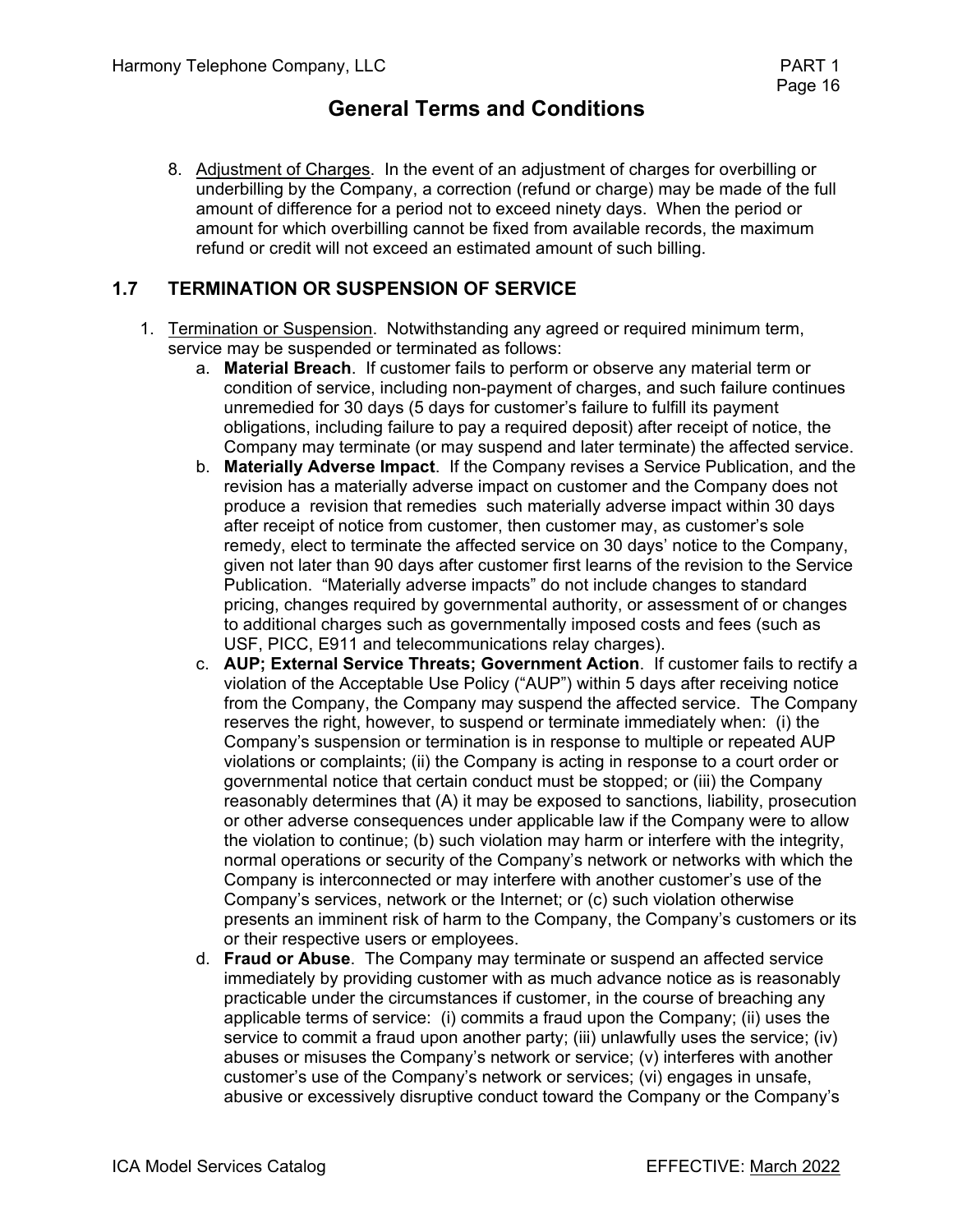employees or (vii) attempting to avoid the payment, in whole or in part, of any charges by any means or device (mere non-payment of billed charges will not be considered grounds for termination or suspension under this subsection (d)(vii)).

- e. **Hazardous Materials**. If the Company encounters any hazardous materials at the service location, the Company may terminate the affected services or may suspend performance until customer removes and remediates the hazardous materials at customer's expense in accordance with applicable law.
- f. **Withdrawal of Services**. The Company may discontinue providing a service by providing customer with as much advance notice as is reasonably practicable under the circumstances where the Company generally discontinues providing the service to similarly situated customers.
- 2. Notice of Disconnection. The notice of pending disconnection required by these Terms and Conditions shall be a written notice setting forth all reasons for the notice, and the final date by which the account is to be settled or specific action taken. The notice shall be considered rendered to the customer when (a) deposited in the U.S. mail with postage prepaid or (b) when sent electronically to the customer contact information on file. The final date shall be not less than five days after the notice is rendered. The notice will include a toll free or collect number where a customer can obtain additional information.

### **1.8 CUSTOMER COMPLAINTS AND DISPUTES**

- 1. A customer or prospective customer may initiate a complaint with the Company on any relevant matter by telephone, in person, via email, or in writing directed to the Company at any of its offices. The customer may at any point during resolution of the complaint seek review by a Supervisor or Manager.
- 2. If the complaint is related to Telephone Service, upon investigation and final resolution by the Company, if the customer wishes further review, the customer should direct all appropriate information to the Iowa Utilities Board, Customer Service, 1375 E. Court Avenue, Room 69, Des Moines, Iowa 50319-0069, toll free at 877-565-4450, or customer@iub.iowa.gov
- 3. In the event of a dispute concerning a bill, the Company may require the customer to pay a sum of money equal to the amount of the undisputed portion of the bill. Following payment of the undisputed amount, efforts to resolve the complaint, shall be made using the procedures listed following.
- 4. Within 15 days of the bill date of a disputed bill, the Company must receive from the customer an itemized statement in writing which identifies the disputed charges and reasonably explains the basis of the dispute. Failure to comply with this requirement shall mean the bill is deemed correct and all amounts are due to the Company.
- 5. The Company shall review the customer's statement of disputed charges and shall issue a written initial determination within 15 days after receipt to set forth the Company's proposed resolution of the dispute charges.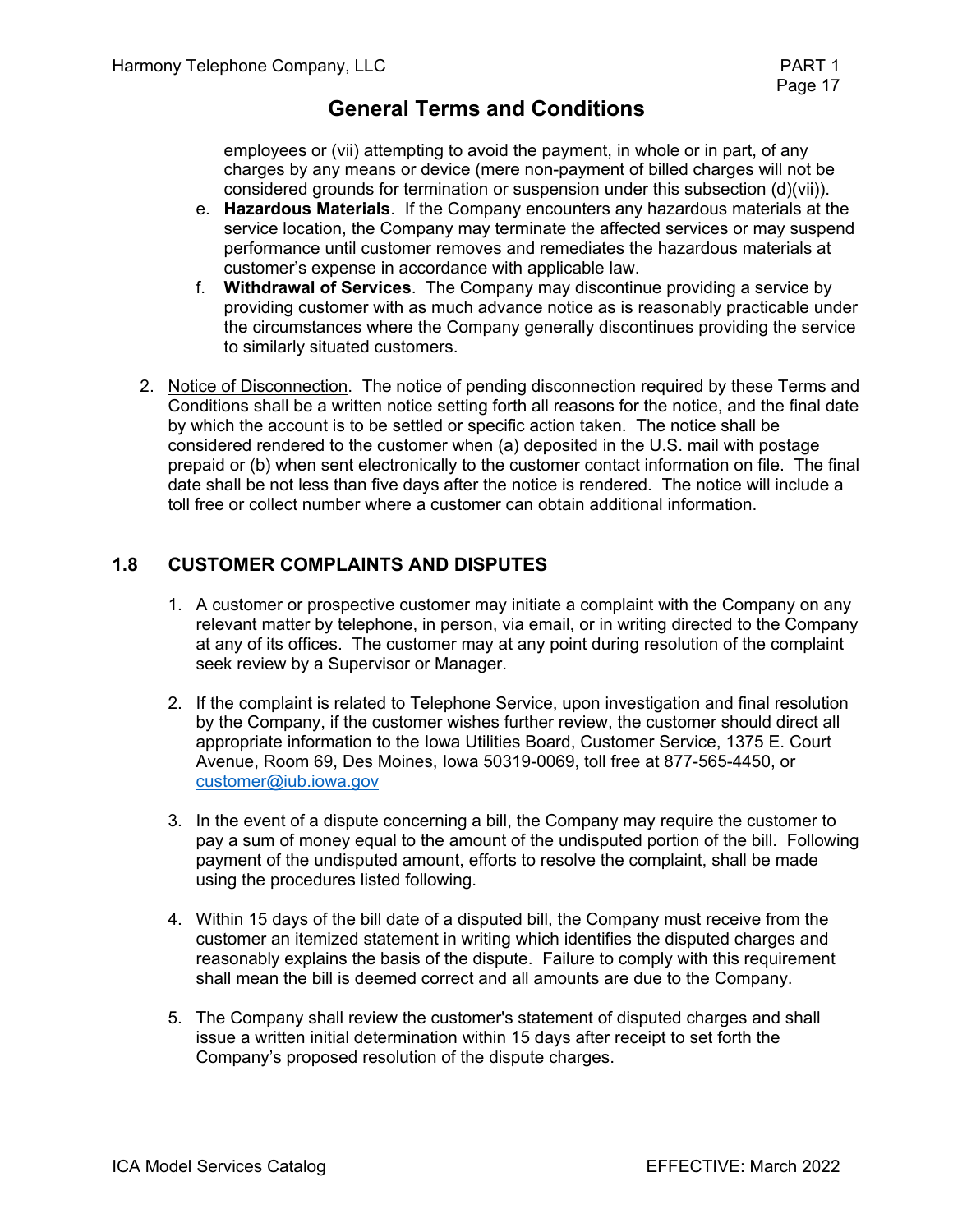- 6. If the customer is not satisfied with the Company's proposed resolution, the customer must advise the Company in writing within 15 days after receipt of the Company's initial determination, of the specific reasons for the dissatisfaction and provide any additional information the customer deems pertinent or relevant to the dispute.
- 7. Within 15 days after the Company's receipt of additional information, the Company shall make its final determination and resolution of the disputed charges based upon all documentation or information available to the Company.
- 8. If the customer continues to withhold payment of any disputed amounts, determined to be owed to the Company, the customer's account shall be deemed to be past due, and subject to termination.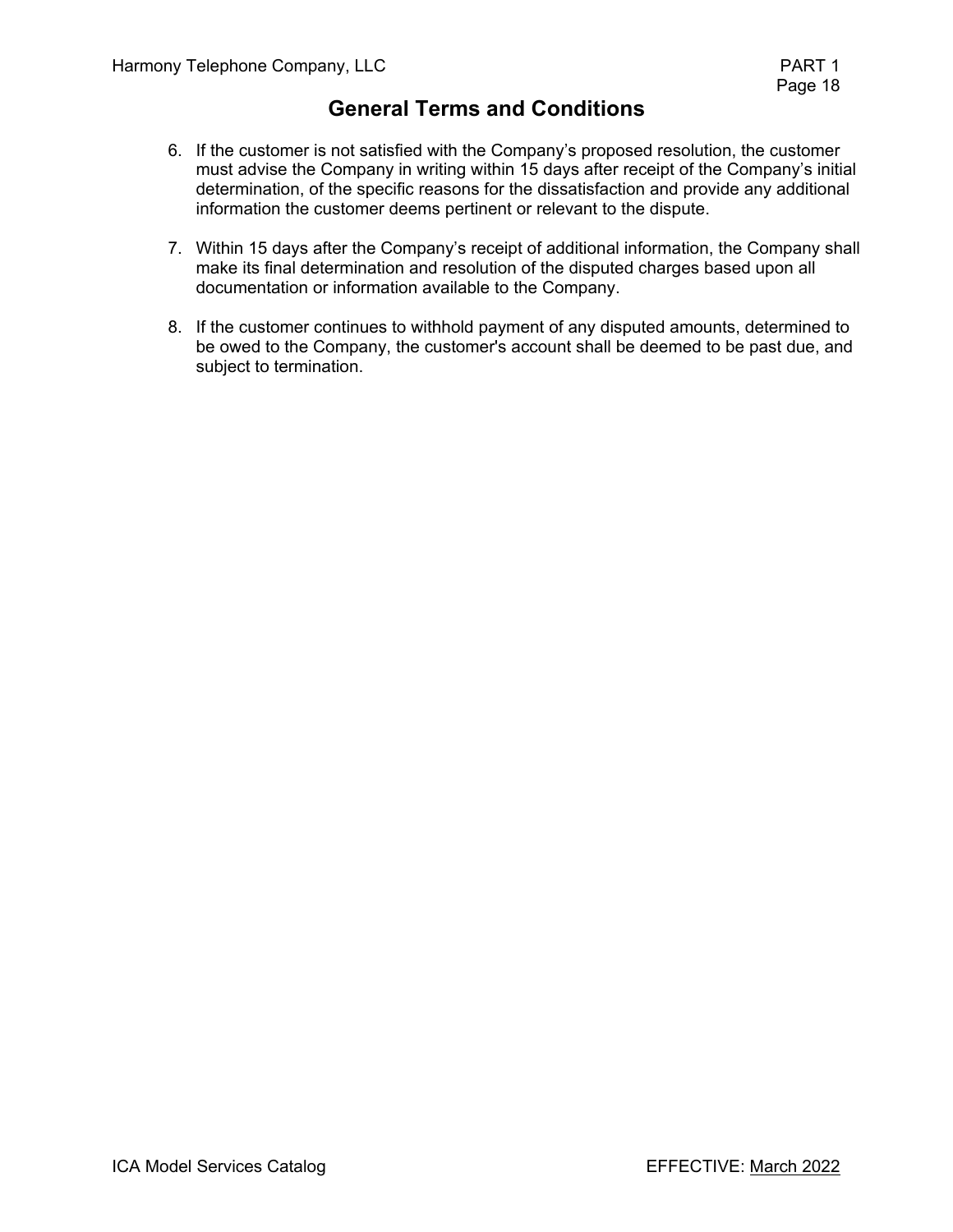### **2.1 LOCAL TELEPHONE SERVICE**

- 1. General Information
	- a. Central Office Access Lines extend between the central office equipment of the Company and the demarcation point located on the premises of the customer.
	- b. Basic Telephone Service types are shown in paragraph 2. below. The rates and charges for these services contained herein are in addition to all other applicable rates and charges located in other parts of these Terms and Conditions.
	- c. Additional Terms and Conditions applicable to Telephone service are contained in Part I – General Terms and Conditions.
- 2. Services
	- a. **Individual Access Lines** include:
		- B-1 Individual Line Business Key System Line PBX Trunk Line R-1 Individual Line Residence
	- b. **Advanced and High-Capacity Services** include: Switched DS-1 Service ISDN Primary Rate Service (PRI)
		- Voice over Internet Protocol (VoIP)
	- c. Service Availability Matrix

| <b>EXCHANGE NAME</b> | $R-1$   | $B-1$   | <b>Bus</b><br><b>Key</b> | <b>Bus</b><br><b>PBX</b> | <b>Bus</b><br>SWDS1 | <b>Bus</b><br><b>PRS</b> |
|----------------------|---------|---------|--------------------------|--------------------------|---------------------|--------------------------|
| <b>South Harmony</b> | \$22.57 | \$22.00 |                          |                          |                     |                          |
|                      |         |         |                          |                          |                     |                          |
|                      |         |         |                          |                          |                     |                          |
|                      |         |         |                          |                          |                     |                          |
|                      |         |         |                          |                          |                     |                          |
|                      |         |         |                          |                          |                     |                          |
|                      |         |         |                          |                          |                     |                          |
|                      |         |         |                          |                          |                     |                          |
|                      |         |         |                          |                          |                     |                          |
|                      |         |         |                          |                          |                     |                          |

- d. Service Descriptions
	- i. **Individual Line services** may be purchased singly or in multiples.
	- ii. **Key System Service** is intended for use with multiline customer key system equipment.
	- iii. **PBX Trunk service** is intended for use with customer PBX equipment requiring ground start operation. In addition to premise-based PBX's included, hosted PBXs that rely on a managed service provider to perform PBX functions in 'the cloud' are also included.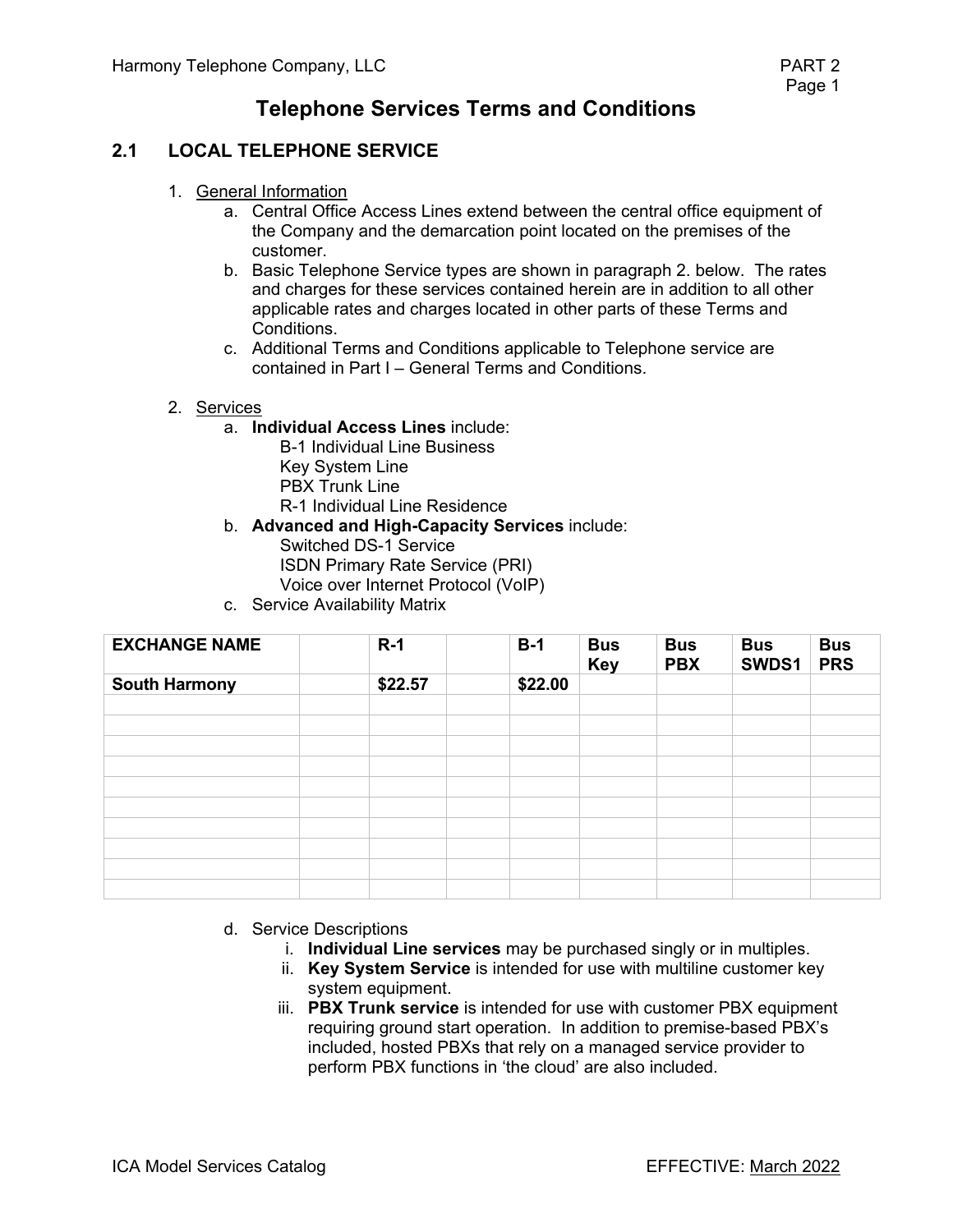- iv. **High Capacity services** include multiple connections to the PSTN within the same service regardless of the technology used (Switched DS-1/PRI, ISDN Primary Rate Service, or SIP-Based Service/VoIP).
- v. **Employees' Concession Telephone Service** may be offered to all active and retired employees at their residence when such telephone service is provided by this Company.
- vi. **Temporary or Vacation Suspension** is available for vacation purposes at a reduced rate upon customer request. This service is allowed when a customer is away from their premises for an extended time in the event of vacation, emergency, relocation, military service, or other purposes deemed reasonable by management. No other service charges will apply for the suspension and subsequent restoral of service. The rates may be billed in total prior to the establishment of vacation rate service, or monthly, at the option of the Company. The minimum period for which this service may be provided is 30 days; the maximum is N/A days during any 12-month period.

#### 3. Local Calling Area

This chart provides Company exchange areas and the additional localities outside of the exchange to which customers can call without toll charges.

| <b>EXCHANGE NAME</b> | EAS (EXTENDED AREA SERVICE) INCLUDED IN THE<br><b>LOCAL CALLING AREA</b> |
|----------------------|--------------------------------------------------------------------------|
| None                 |                                                                          |
|                      |                                                                          |
|                      |                                                                          |
|                      |                                                                          |
|                      |                                                                          |
|                      |                                                                          |

### **2.2 OPTIONAL CALLING SERVICES**

We offer a number of optional calling services such as Caller ID, Call Forwarding, Call Waiting, and others. Please call our office or check our website for more information on the services we offer. You may need to pay an additional charge for these services, and those charges are listed in the Service Price list in Part V.

### **2.3 TELEPHONE NUMBERS, DIRECTORIES AND DIRECTORY LISTINGS**

#### 1. Telephone Numbers

- a. The customer has no proprietary right in the telephone number or any right to continuance of service from any specific central office, and the Company may assign or change the telephone number, the central office designation, or both, as is necessary in the conduct of its business or subject to any porting requirements.
- b. When services are discontinued, telephone numbers will be held from use (aged) according to industry standards before reassignment.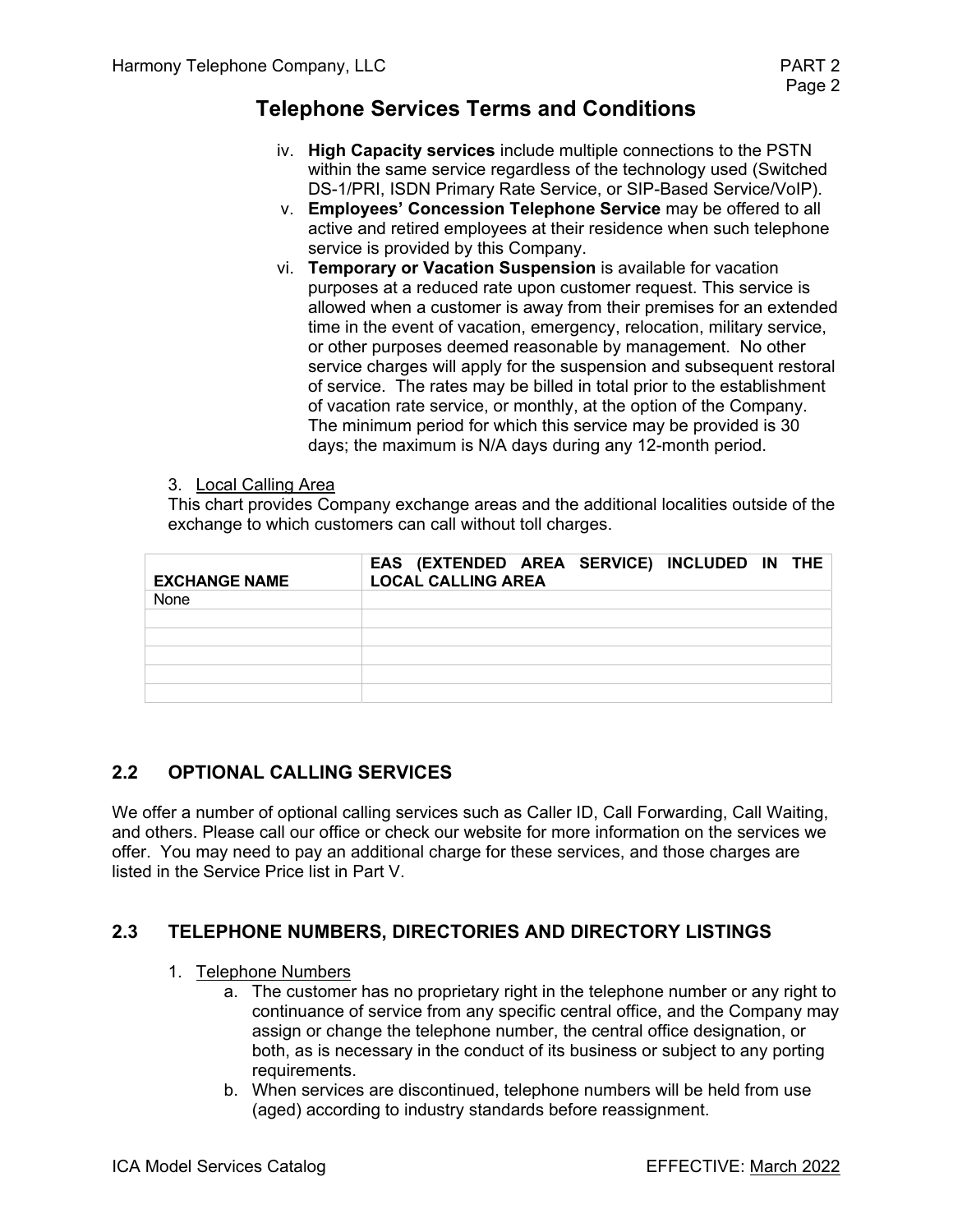#### 2. Telephone Directories

The Company:

 $\boxtimes$  Publishes and distributes telephone directories to its customers.

Where the Company does not publish a directory, the customer will hold the Company harmless for damages due to errors or omissions in directory listings.

Where the Company does publish and distribute directories, any claims for damages due to errors or omissions in directory listings will be limited to prorated charges for the customer service that is affected. In the case of extra listings in the alphabetical section of the directory for which a charge is made, the Company's liability shall be limited to an amount not to exceed the established rate for such listing for the directory period in which the error or omission occur.

The Company will normally publish and distribute a directory annually containing the serving exchange listings for each Central Office Access Line without charge. Additional directories may be furnished at the discretion of the Company. Directories containing listings for other areas may be provided at a nominal charge. Directories are furnished to customers as an aid in the use of the telephone service. The Company reserves the right to charge for directories issued in replacement of directories.

Where services are provided through a local resale/shared use supplier, the Company shall provide the resale/shared use supplier a directory in accordance with these Terms and Conditions. The local resale/shared use supplier shall be responsible for providing local exchange telephone directories to its customers or users.

#### 3. Directory Listings

Directory listings remain the property of the Company and are not to be reproduced without the permission of the Company. The following options are available to customers regarding the alphabetic section of the white pages of the telephone directory for business or residence customers.

- a. A **Primary listing,** which may include the name, address and telephone number of the individual, organization, firm, or corporation for whom the service has been contracted, will be furnished at no charge.
	- i. Listings will be limited to such information as is necessary for proper identification.
	- ii. The length of a listing may be limited by the use of abbreviations where the clarity of the listing and the identification of the customer will not be impaired.
	- iii. The Company may refuse to insert any listing which, in its judgment does not facilitate the use of the directory.
- b. **Additional listings** may be furnished with business or residence service for persons who occupy the same premises at the rates shown above. An additional listing may include the same address and telephone number as the primary listing.
- c. **An Alternate call listing** refers a calling party to certain other telephone numbers such as after business hours, on Sundays, holidays, or if there is no answer on the first listed number. Where the alternate call number is that of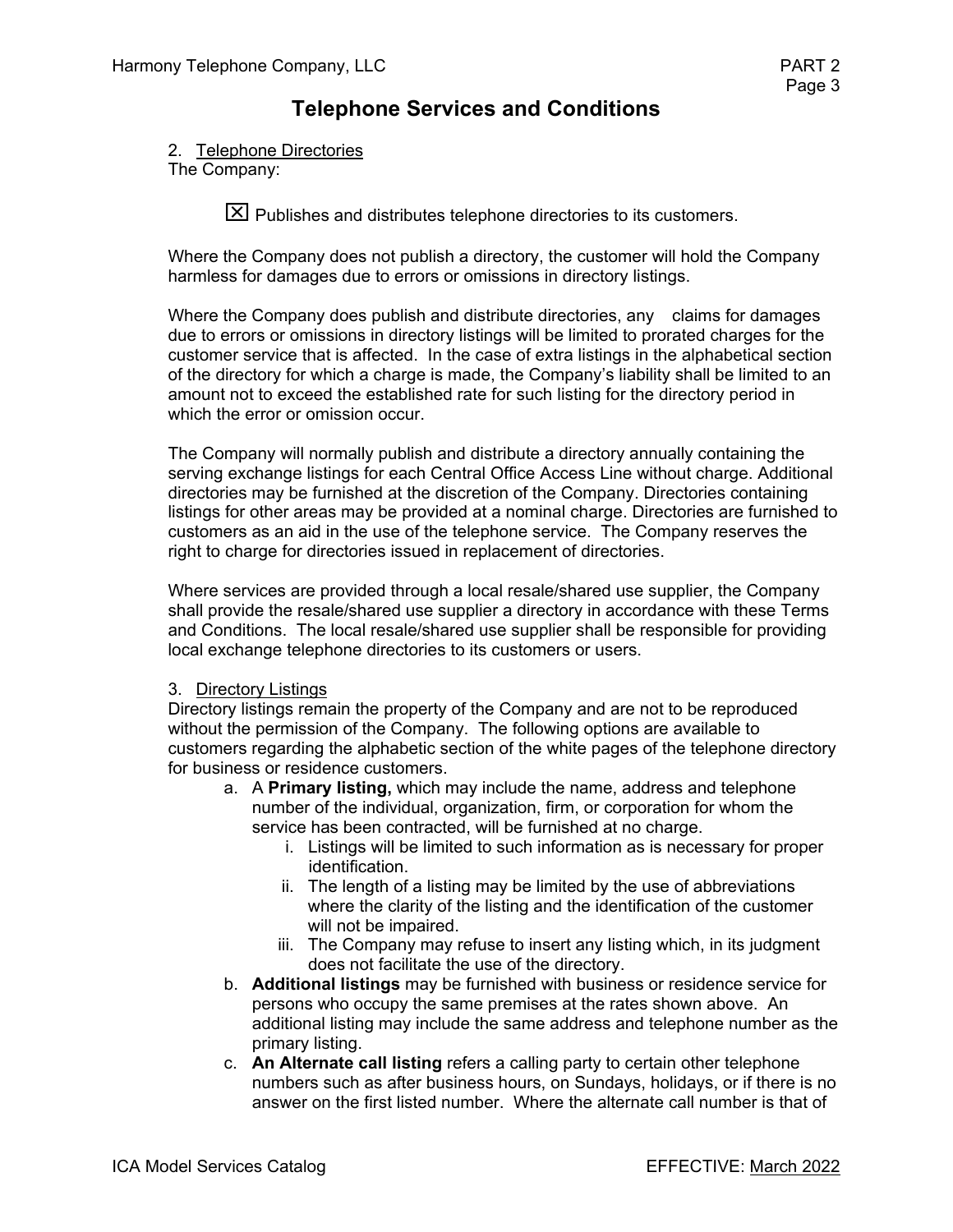another customer, the listing will be furnished only with written approval of the other customer.

- d. **A Foreign or nonsubscriber listing** is furnished to customers requesting that their listing be included in a directory of an exchange other than that from which service is rendered. The rate for a foreign company listing will be the rate of the company in whose directory the listing appears.
- e. **Unlisted Service** indicates the customer listing is omitted from the directory but otherwise posted on the directory assistance records and the telephone number will be given out upon request.
- f. **Private service** is the omission of a customer's listing from both the telephone directory and directory assistance records.
	- i. When private service is to be furnished, the customer will hold the Company harmless from any damages which might arise and will absolve the Company from any responsibility for the failure of the customer to receive calls because of the private listing.
	- ii. No charge will apply for private service for customers having other listed service.
- g. The charge for additional, alternate, or private listings is effective the day the directory assistance record is posted.

### **2.4 INFORMATION SERVICES AND CALLING RESTRICTIONS**

- 1. Local Operator Services
	- a. Customers can access local operator services by dialing "0" (0 minus) for assistance in placing a call.
	- b. Local calls may be completed or billed with live or mechanical assistance by a third party under contract with the Company.
	- c. Calls may be billed collect to the called party, to an authorized third-party number, or to the originating line. Local calls may be placed on a station to station basis or to a specified party (Person-to-Person), or designated alternate.
	- d. The following operator assisted calls are exempt from operator surcharges:
		- i. Calls to designated Company numbers for official Company business.
		- ii. Emergency calls to authorized civil agencies.
		- iii. Operator dialed calls to re-establish a call which has been interrupted due to a service failure; to establish a call where Company service problems prevent completion; or to complete a call for a calling party who identifies that they are unable to call due to a disability.
- 2. Local Directory Assistance
	- a. Customers can access local directory assistance by dialing "411" for assistance in determining a telephone number.
	- b. A Directory Assistance Charge applies for each telephone number, area code, and/or general information requested from the Directory Assistance operator except as follows:
		- i. Requests in which the Directory Assistance operator provides an incorrect number. The customer must inform the Company of the error in order to receive credit.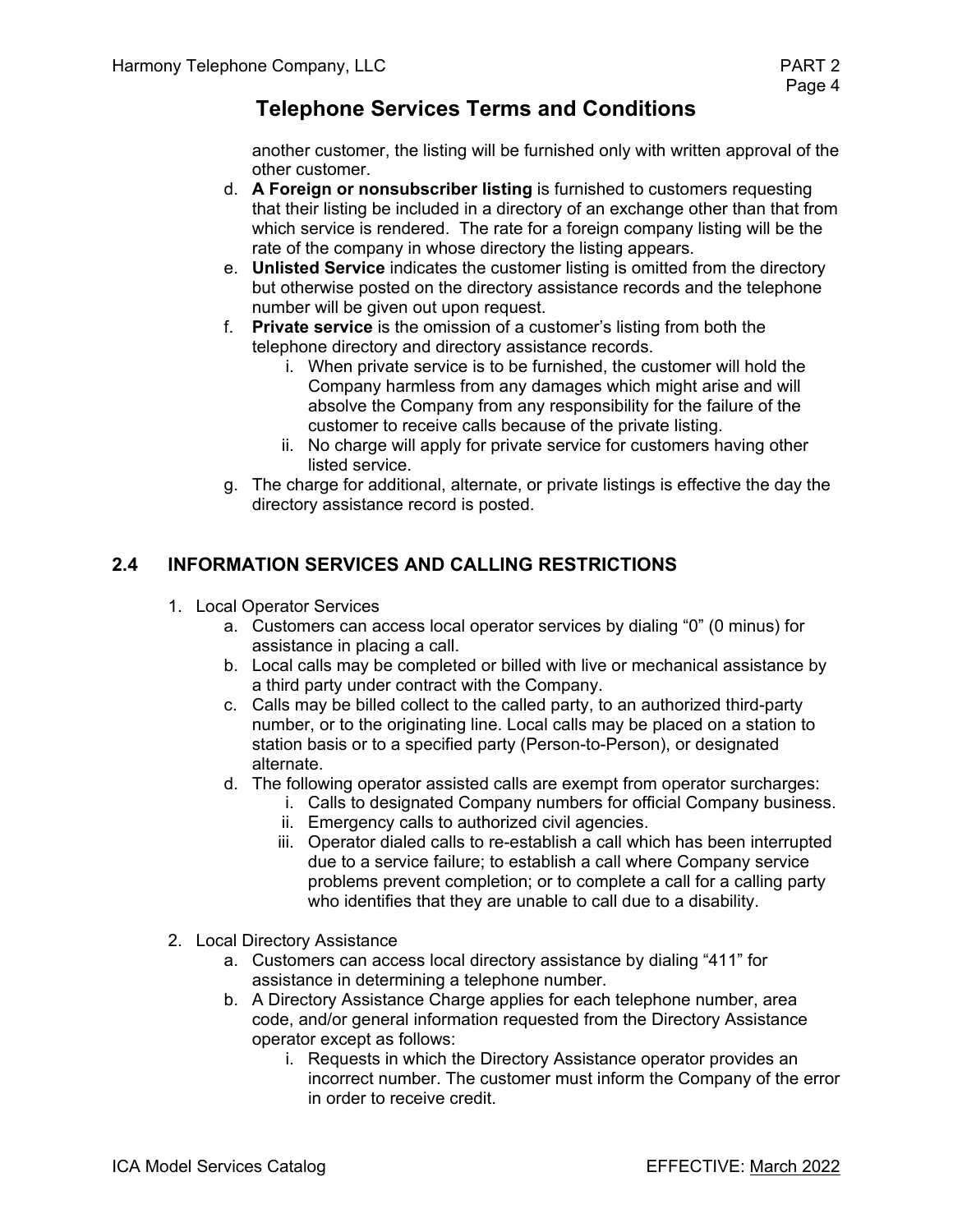- ii. In some cases, it may be possible to have the call completed without further dialing by the customer. An additional charge may be applied when call completion is authorized by the customer.
- 3. Toll Blocking Service
	- a. Toll blocking service provides denial of outgoing 0+ and 1+ long distance calls for central office Access Lines or Trunks
	- b. The customer shall not be permitted to place outgoing calls to an operator or any part of the 0+ or 1+ long distance network when this service is in effect.
	- c. Incoming calls are not restricted.
	- d. Toll blocking is available to Lifeline customers without charge.
- 4. Information Service Access Blocking
	- a. Information Service Access Blocking enables customers with individual line service to request the blocking of access to all 900 and 976 numbers.
	- b. A customer shall not be charged for the first activation of information service access blocking. After this service has been established, subsequent unblocking and/or reblocking will be subject to all applicable charges.
- 5. Billed Number Screening Service
	- a. Billed Number Screening Service places the customer's number in an industry database to prevent the billing of collect calls, third number calls or both to a customer's telephone number.
	- b. The Company makes no guarantee and assumes no liability for the accuracy of Billed Number Screening Service. The customer agrees fully and completely to indemnify and save harmless the Company from any and every claim, loss, damage, suit, or liability out of the furnishing or failure to furnish Billed Number Screening Service.

### **2.5 MISCELLANEOUS SERVICES**

- 1. Foreign Exchange Service
	- a. Foreign Exchange Service (FX) is a local service that provides dial tone to and from a telephone exchange other than the subscriber's local exchange. In essence, the telephone subscriber is provided dial tone from another exchange whereby calls are transmitted over a special circuit between the two exchanges.
	- b. Foreign Exchange Service will be limited to business and residence individual Local Service, or PBX trunks, when facilities for its provision are available.
	- c. One directory listing will be provided, without added charge in the alphabetical directory covering the serving exchange for each business or residence service. In addition, each business customer will be entitled to a regular listing in the classified directory covering the serving exchange without additional charge. Additional listing in the alphabetical and/or classified directories covering the local or other exchanges may be provided at the rates effective in those exchanges.
	- d. Customers to Foreign Exchange Service are required to subscribe to Local Service of the exchange from which service would normally be rendered.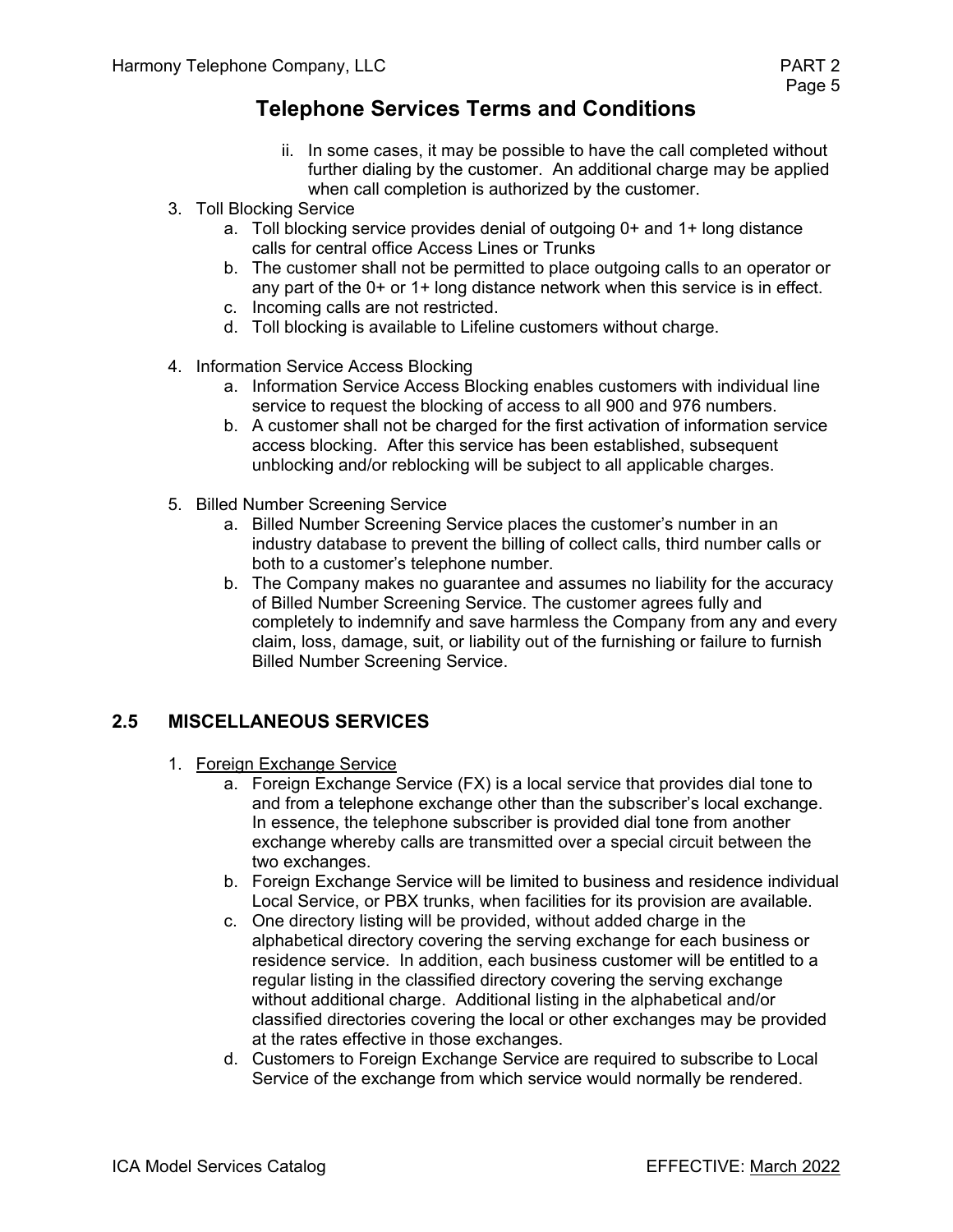Any suspension or termination of the primary Local Exchange Service will require suspension or termination of the Foreign Exchange Service.

- e. Calls beyond the local calling area of the serving exchange will not be permitted.
- 2. Off Premise Extensions
	- a. Service includes capability for extending standard Access Line service between premises.
	- b. Connections made between buildings on same Premises, may be made using customer owned wiring in accordance with connection standards as detailed in Part 1 of these terms and conditions and within the operational limits of the Company's network.
	- c. Where offered, Connections between separate premises will be made by installing separate Basic Telephone Services at each location and arranging them to work as a single service.
	- d. The Company may require a written customer acknowledgement regarding the information it is able to deliver related to any 911 calls location information.
- 3. Emergency Number Service (911, E911 and NG911)
	- a. The Company provides basic, enhanced, and next generation 9-1-1 Services in accordance with applicable state and federal law and regulations. The Company also collects a 9-1-1 surcharge from local service subscribers in an amount and as required under state law and regulations.
	- b. The Federal Communications Commission ("FCC") requires that the Company inform subscribers about certain differences between IP-enabled 9- 1-1 emergency calling services and traditional wireline or wireless 9-1-1 emergency calling services. The FCC also requires the Company to obtain and keep a record on file showing that subscribers to IP Services have been provided notice of and understand the differences and limitations on NG911 Service. Prior to installing or connecting any IP Services, the Company will provide the customer with an IP Technology 911 Disclosure for the customer's review and signature. If a customer does not sign and return the disclosure promptly, the Company may be required by FCC rules to suspend service until a reply is received.

#### 4. Other Service Offerings

The FCC requires the Company to provide N11 services for 3-digit dialing access to information services. The current list is provided below.

- 211 Health and Human Services Community Information and Referral **Services**
- 311 Non-Emergency Police and Other Governmental Services
- 411 Local Directory Assistance<br>511 Traffic and Transportation I
- Traffic and Transportation Information
- 611 Repair Service
- 711 Telecommunications Relay Service (TRS)
- 811 One Call Buried Utility Services Locating<br>911 Emergency
- Emergency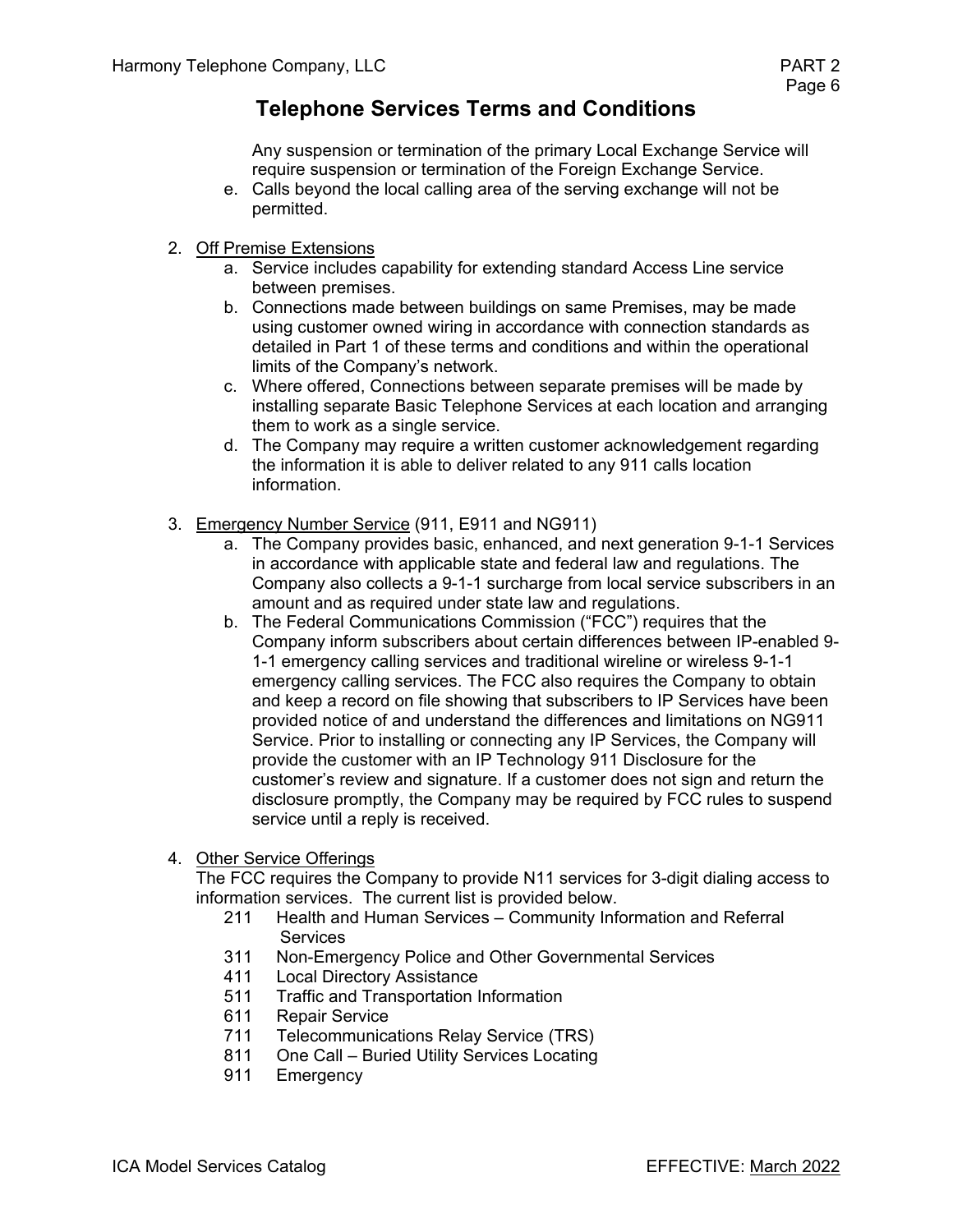- 5. Lifeline Assistance
	- a. The Lifeline Assistance (Lifeline) program, established by the Federal Communications Commission under 47CFR54, is a means of maintaining and preserving universal service by providing a reduction in the recurring price of basic local residential exchange access service, or fixed or mobile broadband service that meets minimum service standards to qualifying lowincome residential subscribers.
	- b. Lifeline is a federally funded reduction of the Federal End User Common Line Charge and a reduction of local service charges. The Federal Lifeline Credit shall be applied first to reduce the Federal End User Common Line Charge, with any remaining federal credit to be applied to reduce rates for residential service or fixed or mobile fixed broadband service that meets minimum service standards. The state TAP credit shall be applied to further reduce the rates charged for residential services.
	- c. Federal Universal Service Charge (FUSC) will not be billed to Lifeline customers.
	- d. Local service for Lifeline subscribers may not be disconnected for nonpayment of toll charges.
		- i. Toll Restriction Service will be provided to Lifeline subscribers at no charge.
		- ii. Lifeline subscribers are not required to accept Toll Restriction Service as a condition to avoid disconnection of local service for non-payment of toll.
		- iii. Lifeline subscribers are not required to pay a service deposit in order to initiate service if the subscriber voluntarily elects to receive Toll Restriction Service.
		- iv. Partial payments from Lifeline subscribers will be applied first to local service charges and then to toll charges.
	- e. **Eligibility**. Lifeline will be provided for one (1) telephone line per household or one subscription to fixed or mobile broadband service that meets minimum service standards, at the subscriber's principal place of residence, to those individuals who meet the eligibility requirements.
		- i. The applicant has income at or below 135 percent of the Federal Poverty Guidelines or participates in one of the following programs:
			- **Medicaid**
			- Supplemental Nutrition Assistance Program (SNAP)
			- Veterans Pension or Survivor Benefit Program
			- Supplemental Security Income (SSI)
			- Federal Public Housing Assistance (FPHA)
		- ii. Individuals who do not qualify under any of the above but live on or near a federally recognized reservation may qualify if the applicant receives benefits from at least one of the following programs:
			- Bureau of Indian Affairs (BIA) General Assistance
			- Tribal Temporary Assistance for Needy Families (TANF)
			- Tribal Head Start (only households that meet the income qualifying standard)
			- Food Distribution Program on Indian Reservations (FFPIR)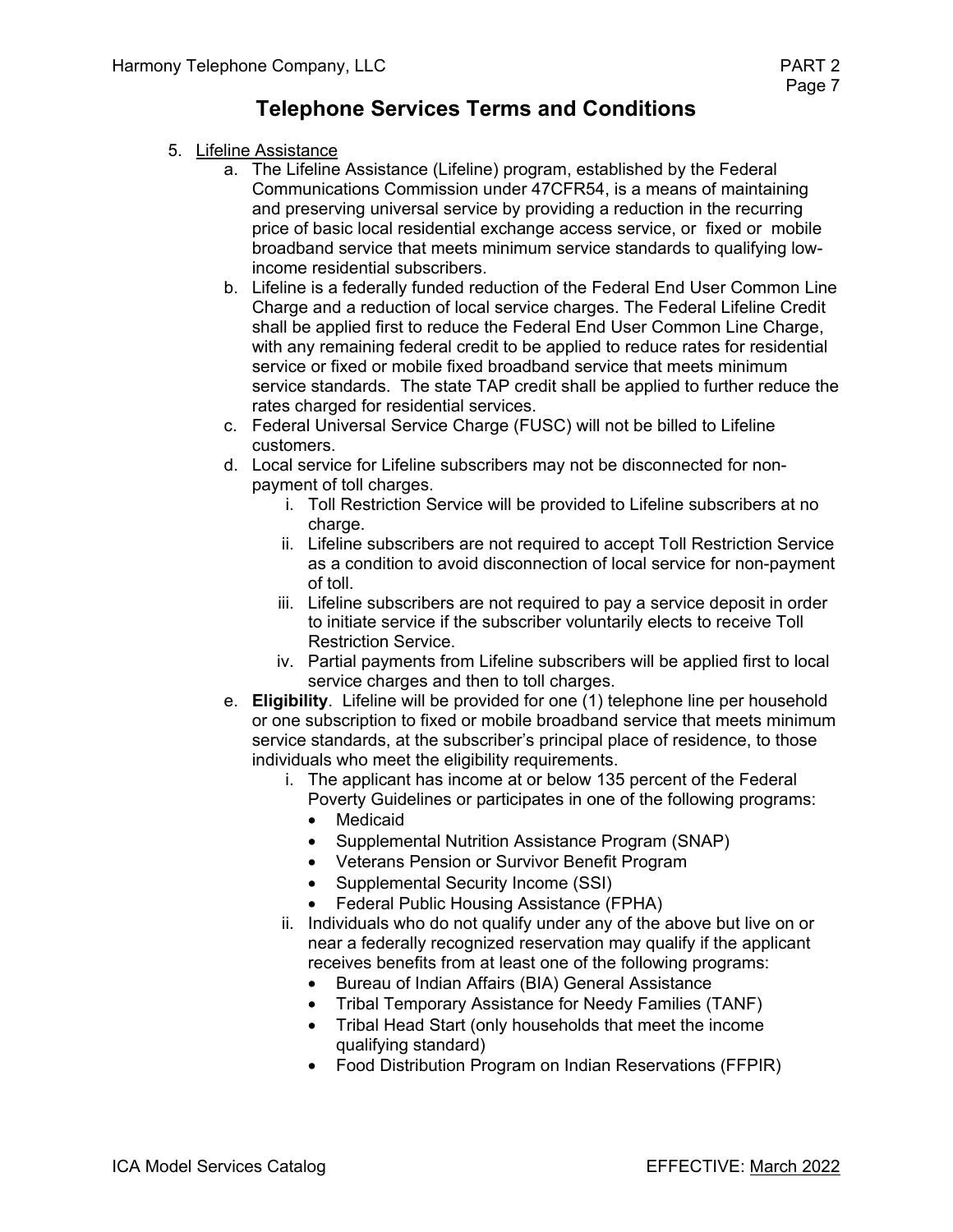- iii. The applicant signs a document certifying under penalty of perjury that the applicant receives benefits from one of the programs listed and identifying the program or programs from which that consumer receives benefits.
- iv. The applicant signs a document agreeing to notify the Company if that consumer ceases to participate in the program or programs. When the Company is notified by the customer that the customer no longer participates in one of the above programs, the federal credits to that customer's monthly charges shall cease beginning with the start of the billing cycle beginning in the month after the month in which notification is received.
- **f. Eligibility Revocation.** If the Company discovers that conditions exist that disqualify the recipient of Lifeline Assistance, the support will be discontinued. The customer will be billed retroactively to whichever is the most recent of the dates Lifeline assistance commenced or the recipient no longer qualified for the service not to exceed 12 months.
- 6. Link-Up Connection Program
	- a. Not Applicable
- 7. Long Distance Service
	- a. The Company provides Message Toll Services through access to facilities, services and equipment over which telephone customers may transmit voice, data, and other communications of their own choosing to intrastate, and interstate destinations.
	- b. Service is only available to customers of Company Local Telephone service.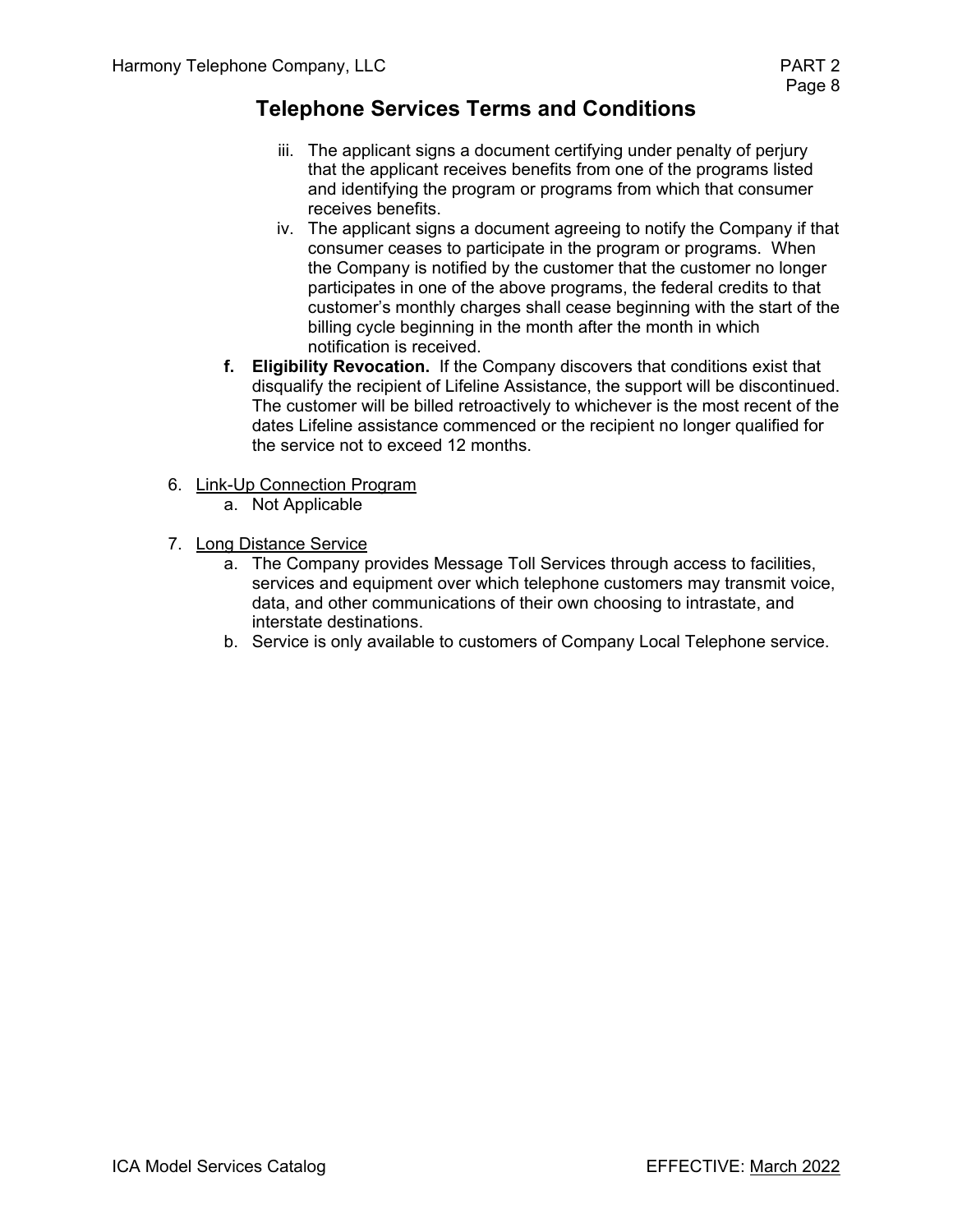### **Broadband Services Terms and Conditions**

#### **3.1 GENERAL**

Broadband Services include Broadband Internet Access provided to Residential and Business customers. Also called Internet service or Cable Modem or DSL, these services are lightly regulated by the FCC.

### **3.2 TYPES OF SERVICES**

- 1. Internet Access Services are categorized as Symmetrical or Asymmetrical. Asymmetrical services are most common and provides downstream (from the internet) at greater bandwidth than upstream (to the Internet). Symmetrical service provides similar capacities in both directions.
- 2. The Company may require purchase of voice services as a prerequisite to broadband internet access.
- 3. The Company provides services at various capacities as shown in the Price List in Part 5.
- 4. Ancillary Services available to broadband customers include:
	- a. Email Addresses
	- b. Domain hosting
	- c. Static IP Address assignment

### **3.3 ACCEPTABLE USE POLICY**

Internet Access services are governed by the Company's Acceptable Use Policy which is posted on our website at *https://www.harmonytel.com/wp-content/uploads/Internet-Acceptable-Use.pdf*.

### **3.4 COPYRIGHT PROTECTION NOTICE**

The Company will handle complaints regarding copyright infringement in accordance with the Digital Millennium Copyright Act of 1998. A party wishing to register an allegation of copyright infringement by a Customer may file such allegation using the information on the Company's website.

#### **3.5 NETWORK PERFORMANCE**

A description of network performance characteristics is available on our website which can be found at *https://www.harmonytel.com* .

#### **3.6 CUSTOMER INITIATED SPEED TEST INFORMATION**

A link for a Customer-initiated speed test is on our website at *http://hbci.speedtestcustom.com/*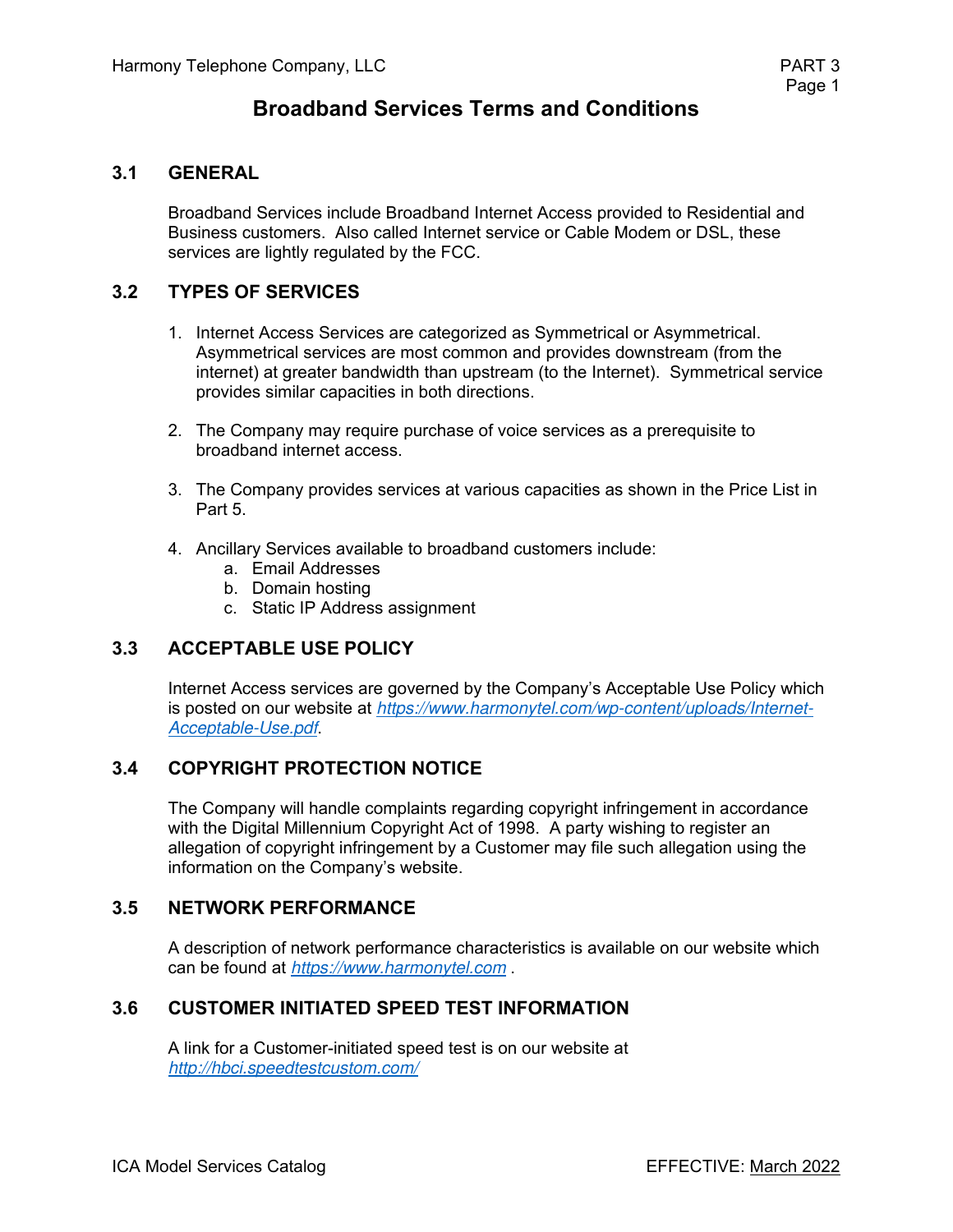# **Broadband Services Terms and Conditions**

### **3.7 PRICE LIST/RATE CARD**

Rates for Broadband Services are listed in Part 5.

#### **3.8 NETWORK TESTING OBLIGATIONS OF THE COMPANY**

The customer agrees that by subscribing to Company's broadband service, the customer is authorizing the Company to perform any testing of the service that may be required by any governing regulatory entity.

#### **3.9 LIFELINE FOR BROADBAND SERVICE**

The Lifeline Assistance (Lifeline) program, established by the Federal Communications Commission under 47CFR54, is a means of maintaining and preserving universal service by providing a reduction in the recurring price of basic local residential exchange access service, or fixed or mobile broadband service that meets minimum service standards to qualifying low-income residential subscribers. For more information on whether a broadband service customer qualifies for Lifeline, and for terms and conditions, refer to section 2.5(5)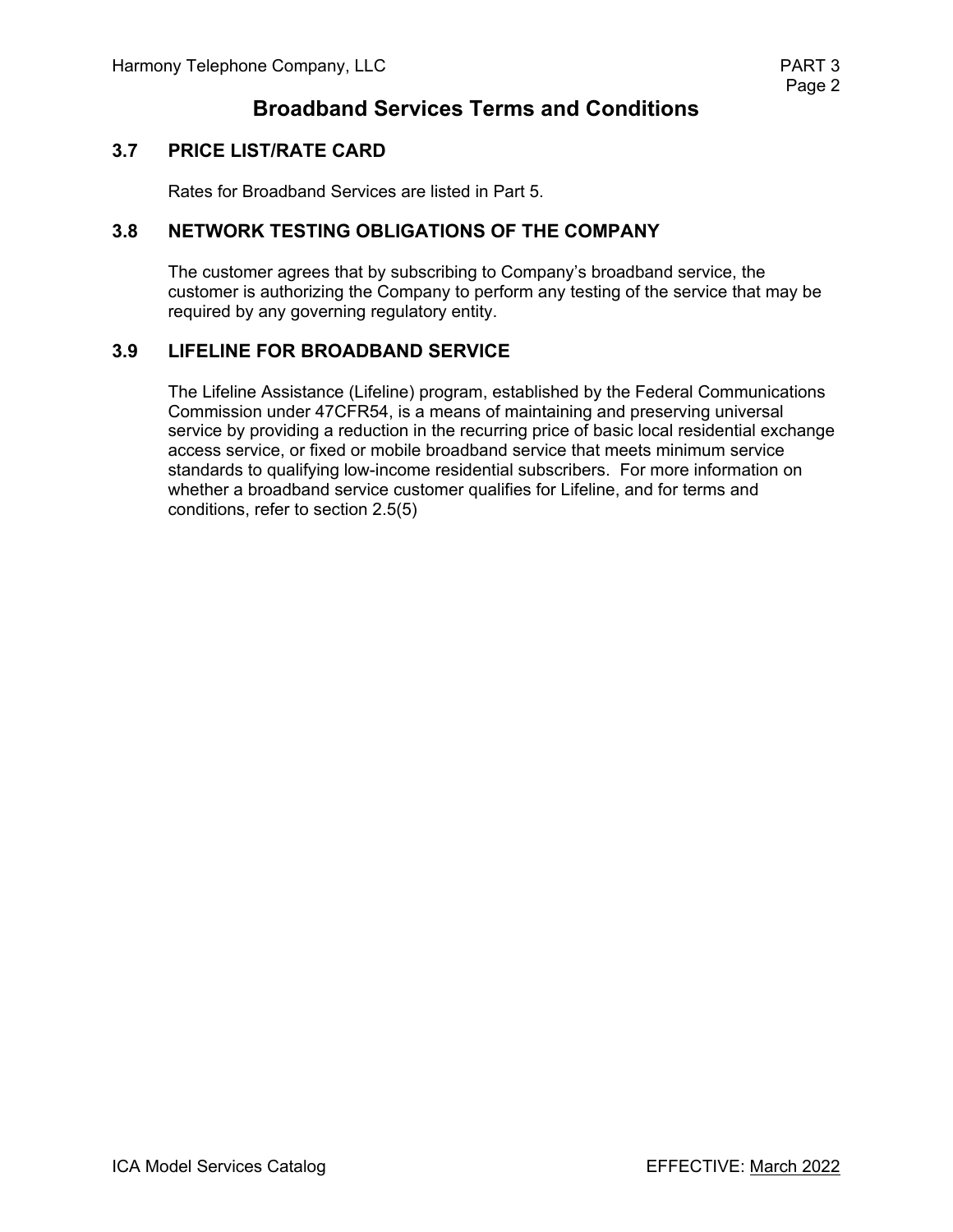## **Cable Television Terms and Conditions**

### **4.1 GENERAL**

Cable Television Service includes video channels provided to Residential and Business customers. Also called CATV (for analog or digital cable), IPTV (for internet protocol television), or MVPD (for multichannel video programming distribution), these services are regulated by the FCC and a state or municipal franchising authority.

Pursuant to federal Truth-In-Billing laws, within 24 hours after entering into a contract or agreement for service, the Company shall send the customer by email, online link, or other reasonably comparable means, information regarding: (a) the total monthly charge for the service selected by the consumer, including any related administrative fees, equipment fees, or other charges; (b) a good faith estimate of any tax, fee, or charge imposed by the Federal Government or a State or local government, and (c) a good faith estimate of any fee or charge that is used to recover any other assessment imposed on the provider by the Federal Government or a State or local government. The customer then has the right to cancel the contract or agreement without penalty within 24 hours after the Company sends that information to the customer.

### **4.2 FRANCHISING AUTHORITY**

- 1. The franchising authority is either the local municipal or state government organization that issues the franchise pursuant to Iowa Code section 364.2. The authority regulates certain aspects of the cable television industry, mainly access to public rights of way.
- 2. Franchise fees are sometimes charged by the local municipal franchising authority to a cable service provider for the access to public rights of way.
- 3. The franchising authority also has limited jurisdiction over customer service, including complaints, signal quality and service requests.

### **4.3 CABLE SERVICE PROVIDER AUTHORITY**

- 1. With the exception of some rules that require service providers to carry certain local broadcast stations, all service providers decide which programming services to carry.
- 2. All rates for basic, enhanced basic, pay-per-view, video-on-demand, premium, equipment, installation and other service type charges are set by the service provider and are not regulated.

### **4.4. TYPES OF SERVICES**

1. Basic or Lifeline - This refers to the lowest level of cable service offered and generally includes local broadcast channels and public, educational, and governmental access channels. Your service provider may not require you to purchase any additional service tier other than the basic service in order to have access to pay-per-view or premium channels offered on an individual basis.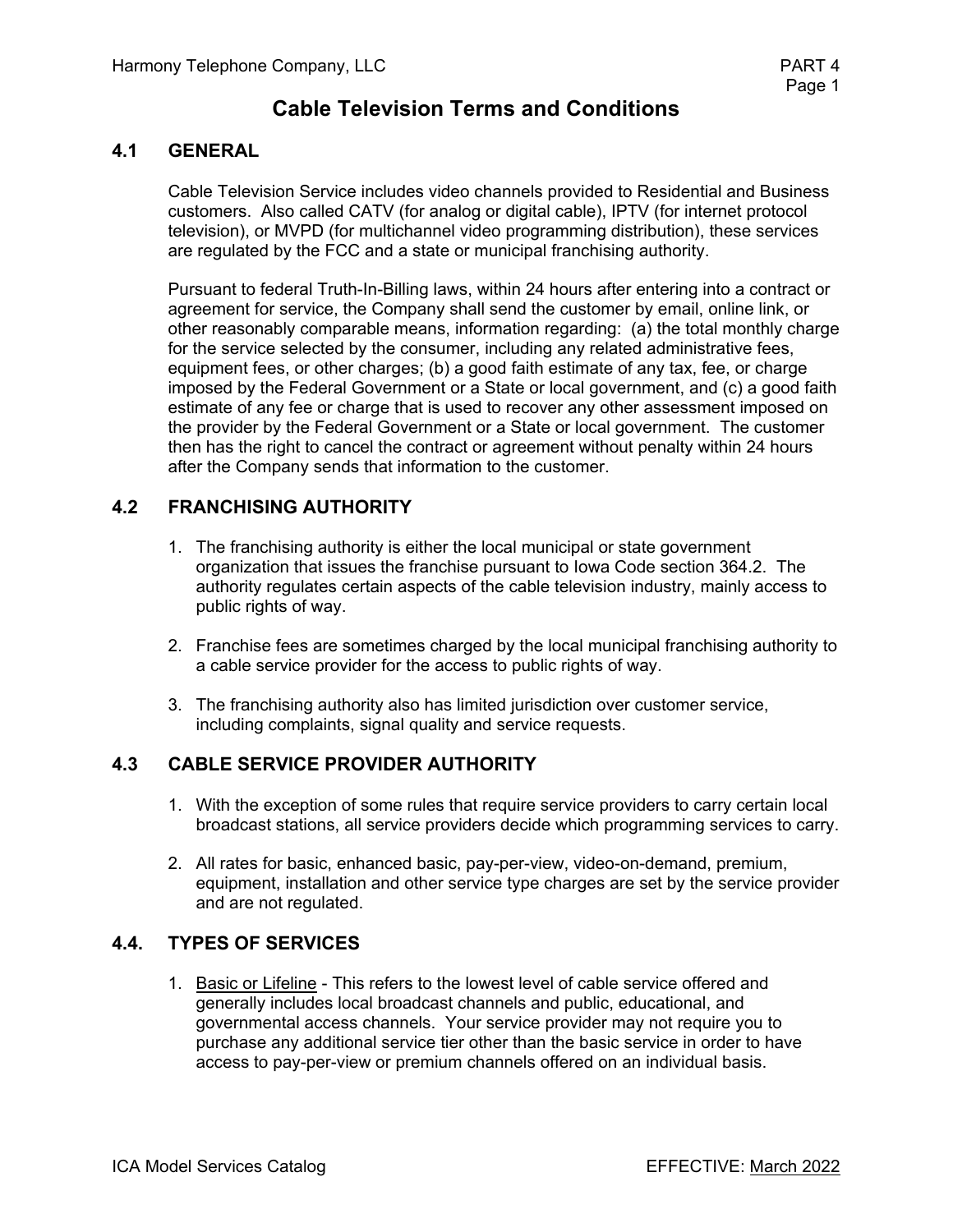# **Cable Television Terms and Conditions**

- 2. Enhanced Basic second level of service and generally includes the basic service channels plus a variety of additional channels crossing multiple genres of content.
- 3. Premium Channels channels purchased ala carte monthly such as HBO, Cinemax, Showtime, etc.
- 4. Pay-Per-View movies and events purchased ala carte and viewed according to the guide schedule.
- 5. Video-On-Demand movies and events purchased ala carte at any time.
- 6. Standard Definition channels are 720 x 480 pixels
- 7. High Definition Channels offer enhanced pictures that are 1280 x 720 pixels.
- 8. Availability of content is governed by content provider and certain channels and types of services may not be available in Public or Business location.

### **4.5 CABLE TV CHANNEL LINE-UP**

Our current cable TV channel line-up is located on our website at https://www.harmonytel.com/cable-tv/.

### **4.6 PRICE LIST/RATE CARD**

Rates for Cable TV Services are listed in Part 5.

### **4.7 TYPES OF CHARGES (FEES) ON YOUR BILL**

- 1. Franchise local municipal monthly charges for use of public right of way.
- 2. Retransmission local broadcast station monthly charges for redistribution of their content.
- 3. Programming all other channels monthly charges for distribution of their content.
- 4. Equipment Rental service provider monthly charges for renting set top boxes, DVR, etc.
- 5. Taxes all federal, state, and local taxes as required by law.

### **4.8 WHERE TO ASK QUESTIONS OR FILE COMPLAINTS**

- 1. Contact the service provider for questions about customer service, billing, installations, outages, service requests and signal quality.
- 2. Contact the local franchising authority if the service provider has not resolved your issue and you have complaints about customer service, pricing, installations, outages, service requests and signal quality.
- 3. Contact the FCC at 1-888-225-5322 or send your inquiry to FCC, 445 12th Street, S.W., Washington, D.C. 20554 if you have questions or complaints about commercial limits for children's programming, indecency and obscenity, premise wiring and signal leakage.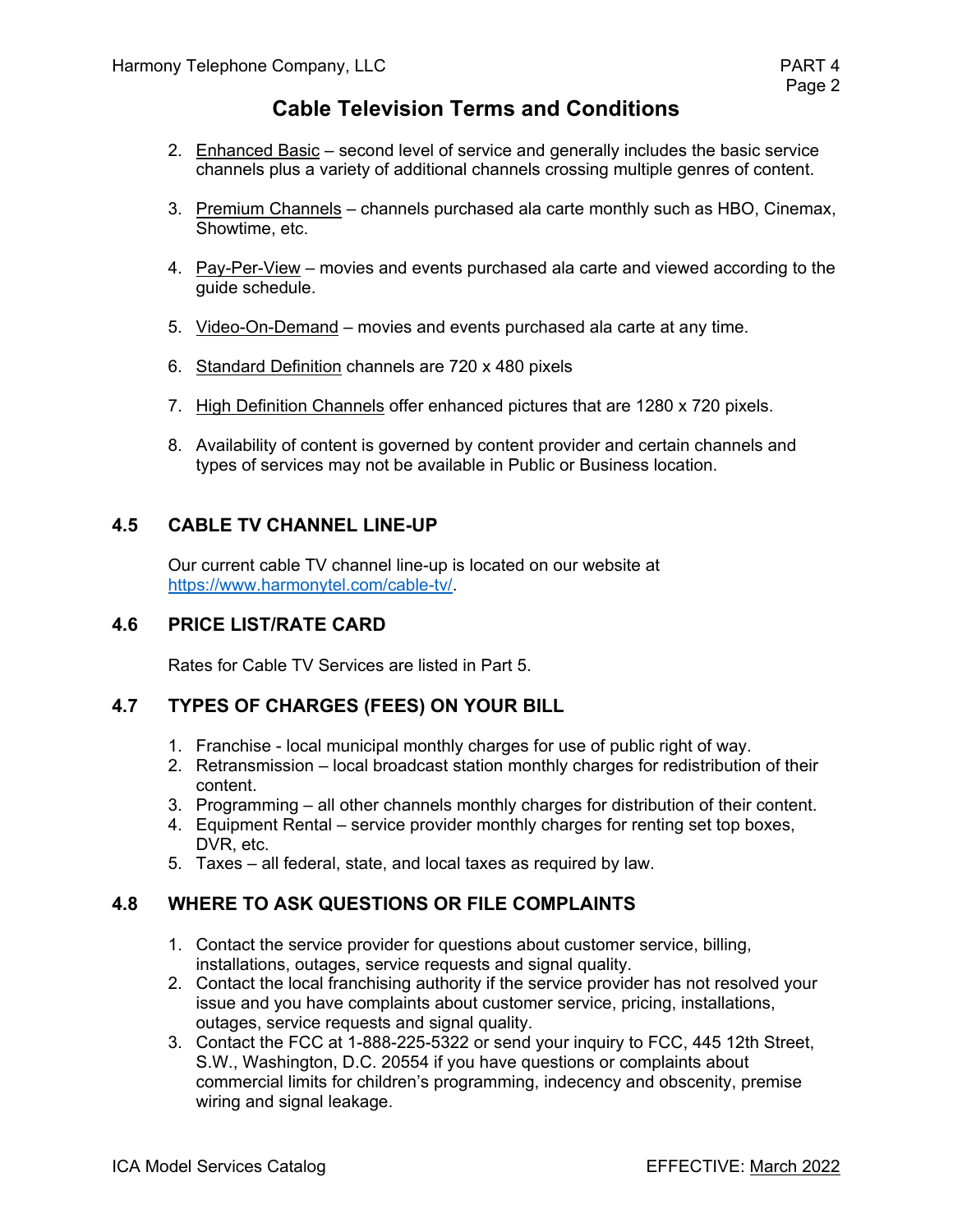# **Cable Television Terms and Conditions**

4. Note: Cable systems with 1,000 or more subscribers are required to maintain certain documents in a public inspection file. These documents include a political programming file; sponsorship identification; EEO reports; commercial records for children's programming; leased access requirements; proof-of-performance tests; and signal leakage and repair logs. These are available for public inspection and copying. In addition, systems must have a current copy of Part 76 of the Commission's rules, which cover cable television.

### **4.9 OTHER OPTIONS FOR TELEVISION PROGRAMMING**

- 1. Over the Air Since 2009, all full-power TV broadcast stations can only be received in digital format. To watch a television station over the air without a pay TV subscription, you need either a digital TV or an analog TV connected to a digital-toanalog converter box. In either case, you will need an appropriate antenna connected to the TV or the converter box. Depending on your location, this could be either an outdoor or an indoor antenna and you may or may not receive a signal.
- 2. For more information on antennas, see the Antennas and DTV consumer guide.
- 3. Online Some programming can be accessed with a Broadband connection though availability is often delayed.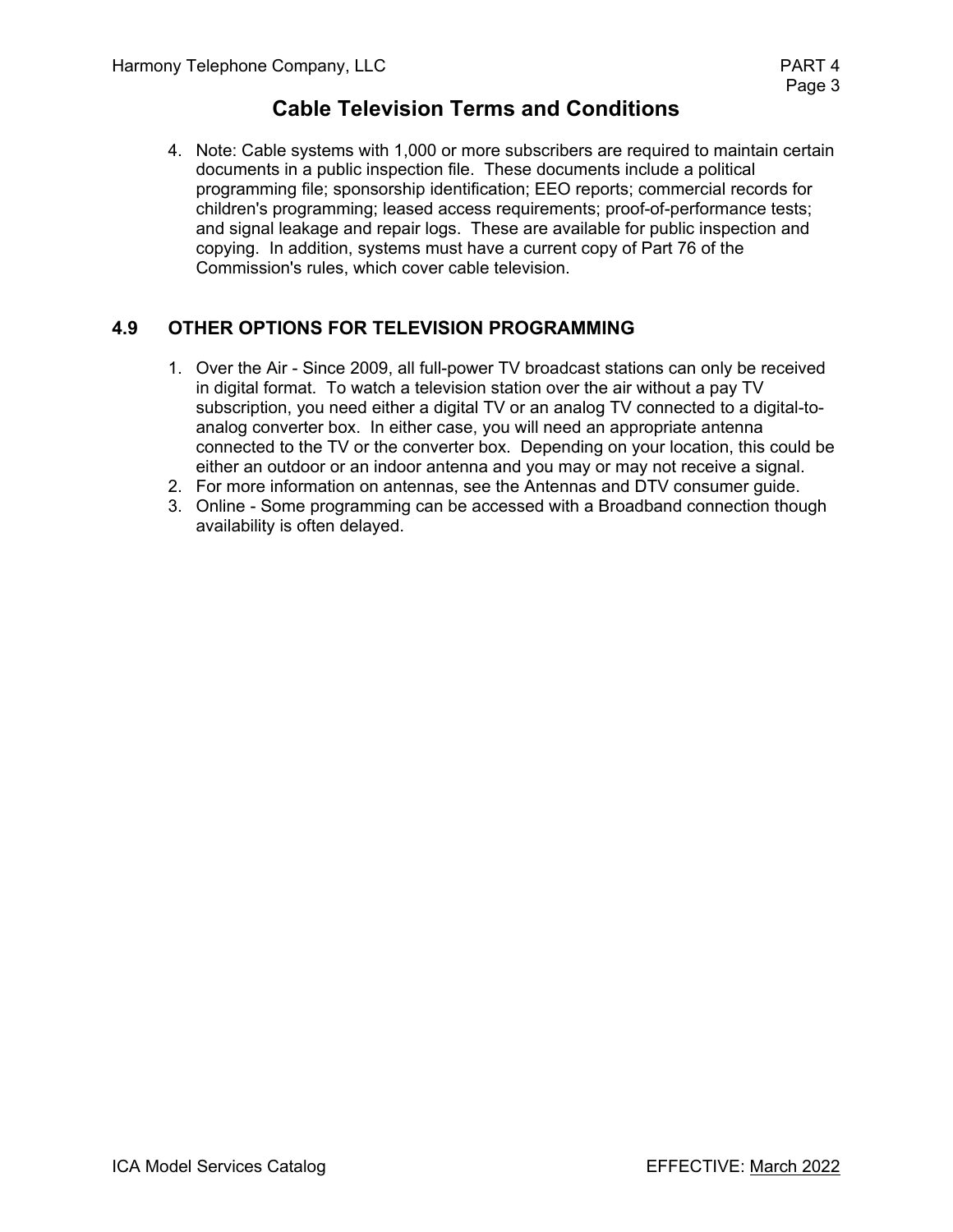# **Services Price List**

| <b>Service</b>                                                                                                                                                                                                                                                                 | <b>T&amp;C Ref</b> | <b>Bill</b> | <b>NRC</b> | <b>Monthly</b>                        |  |
|--------------------------------------------------------------------------------------------------------------------------------------------------------------------------------------------------------------------------------------------------------------------------------|--------------------|-------------|------------|---------------------------------------|--|
|                                                                                                                                                                                                                                                                                |                    | Code        |            |                                       |  |
| <b>Interest Paid on Deposits</b>                                                                                                                                                                                                                                               | 1.3(4)             |             |            |                                       |  |
| <b>Service Charges</b>                                                                                                                                                                                                                                                         | 1.4(8)             |             |            |                                       |  |
| Service Order Charge                                                                                                                                                                                                                                                           | 1.4(8)             |             | \$20.00    |                                       |  |
| <b>Returned Check Charge</b>                                                                                                                                                                                                                                                   | 1.6(6)             |             | \$30.00    |                                       |  |
| Late Payment Charge \$2.00                                                                                                                                                                                                                                                     | 1.6(5)             |             | 1.5%       |                                       |  |
| Minimum/\$10.00 Balance                                                                                                                                                                                                                                                        |                    |             |            |                                       |  |
| <b>Equipment Recovery Fee</b>                                                                                                                                                                                                                                                  | 1.5(3)             |             |            |                                       |  |
| <b>Reconnection Fee</b>                                                                                                                                                                                                                                                        | 1.6(7)             |             | \$15.00    |                                       |  |
| <b>Premise Visit</b>                                                                                                                                                                                                                                                           |                    |             | \$25.00    |                                       |  |
| <b>Single Party Service</b><br><b>Residential</b><br><b>Business</b><br><b>Business Key Systems Line</b>                                                                                                                                                                       | 2.1                |             |            | \$22.57<br>\$22.00                    |  |
| Additional or alternate listing per listing<br>Foreign or nonsubscriber service, per listing<br><b>Unlisted Number Charge</b><br>Private Service, per listing                                                                                                                  | 2.1                |             |            | \$1.00<br>\$1.25<br>\$1.00<br>\$1.25  |  |
| <b>Optional Calling Services</b><br>Caller ID Number & Name<br><b>Caller ID w/Call Waiting</b><br>3-Way Calling<br><b>Voice Mail</b><br>1 <sup>st</sup> Leased Phone<br><b>Additional Phone</b><br><b>Jack Install</b><br><b>Off Premise Extension</b><br><b>Toll Blocking</b> | 2.2<br>2.4(3)      |             |            | \$1.30<br>\$0.95<br>\$52.00<br>\$2.50 |  |
| N11 Services (411, 911)<br><b>Broadband Service</b>                                                                                                                                                                                                                            | 2.5(4)<br>3.7      |             |            |                                       |  |
| <b>Voice Over Internet Protocol (VOIP)</b>                                                                                                                                                                                                                                     |                    |             |            |                                       |  |
| <b>Business Preferred</b>                                                                                                                                                                                                                                                      |                    |             | \$19.99    |                                       |  |
| <b>Business Elite</b>                                                                                                                                                                                                                                                          |                    |             | \$29.99    |                                       |  |
|                                                                                                                                                                                                                                                                                |                    |             |            |                                       |  |
|                                                                                                                                                                                                                                                                                |                    |             |            |                                       |  |
|                                                                                                                                                                                                                                                                                |                    |             |            |                                       |  |
|                                                                                                                                                                                                                                                                                |                    |             |            |                                       |  |
|                                                                                                                                                                                                                                                                                |                    |             |            |                                       |  |
|                                                                                                                                                                                                                                                                                |                    |             |            |                                       |  |
|                                                                                                                                                                                                                                                                                |                    |             |            |                                       |  |
|                                                                                                                                                                                                                                                                                |                    |             |            |                                       |  |
|                                                                                                                                                                                                                                                                                |                    |             |            |                                       |  |